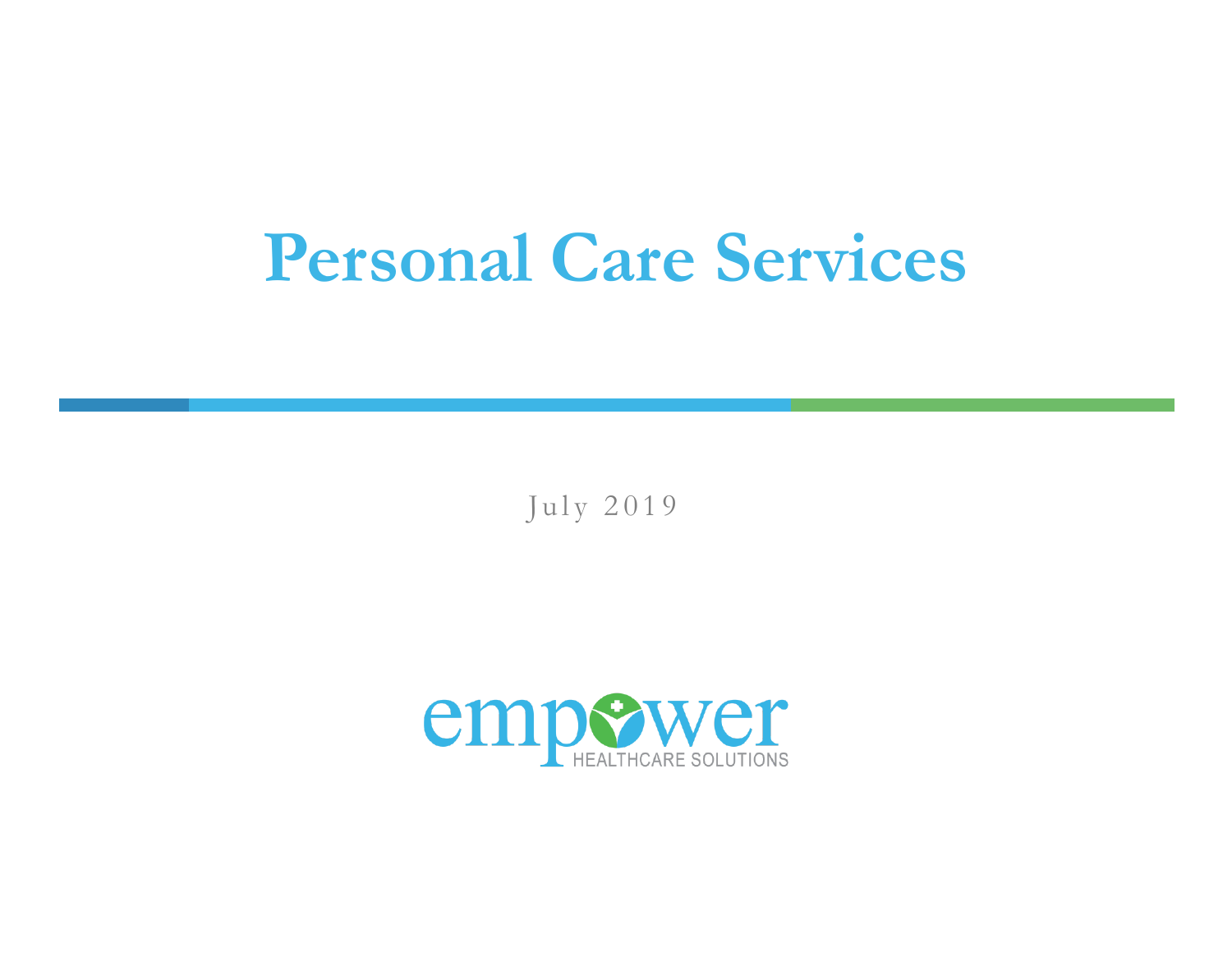## **Agenda**

- What is Personal Care?
- Prior Authorization Requirements
- Using Identifi
- Person-Centered Service Plans
- Claims Submissions
- Provider Tools and Resources

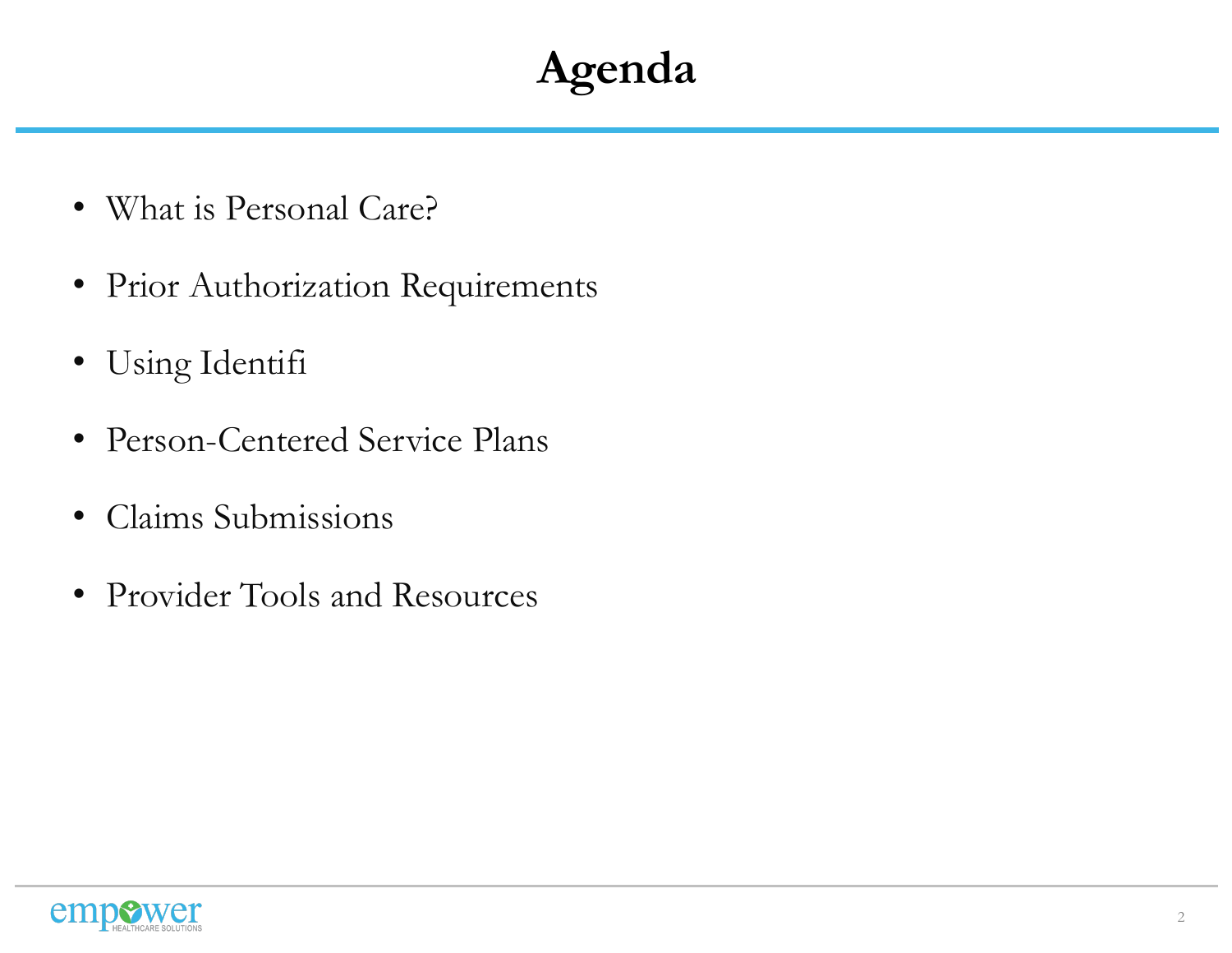# **What Is Personal Care?**

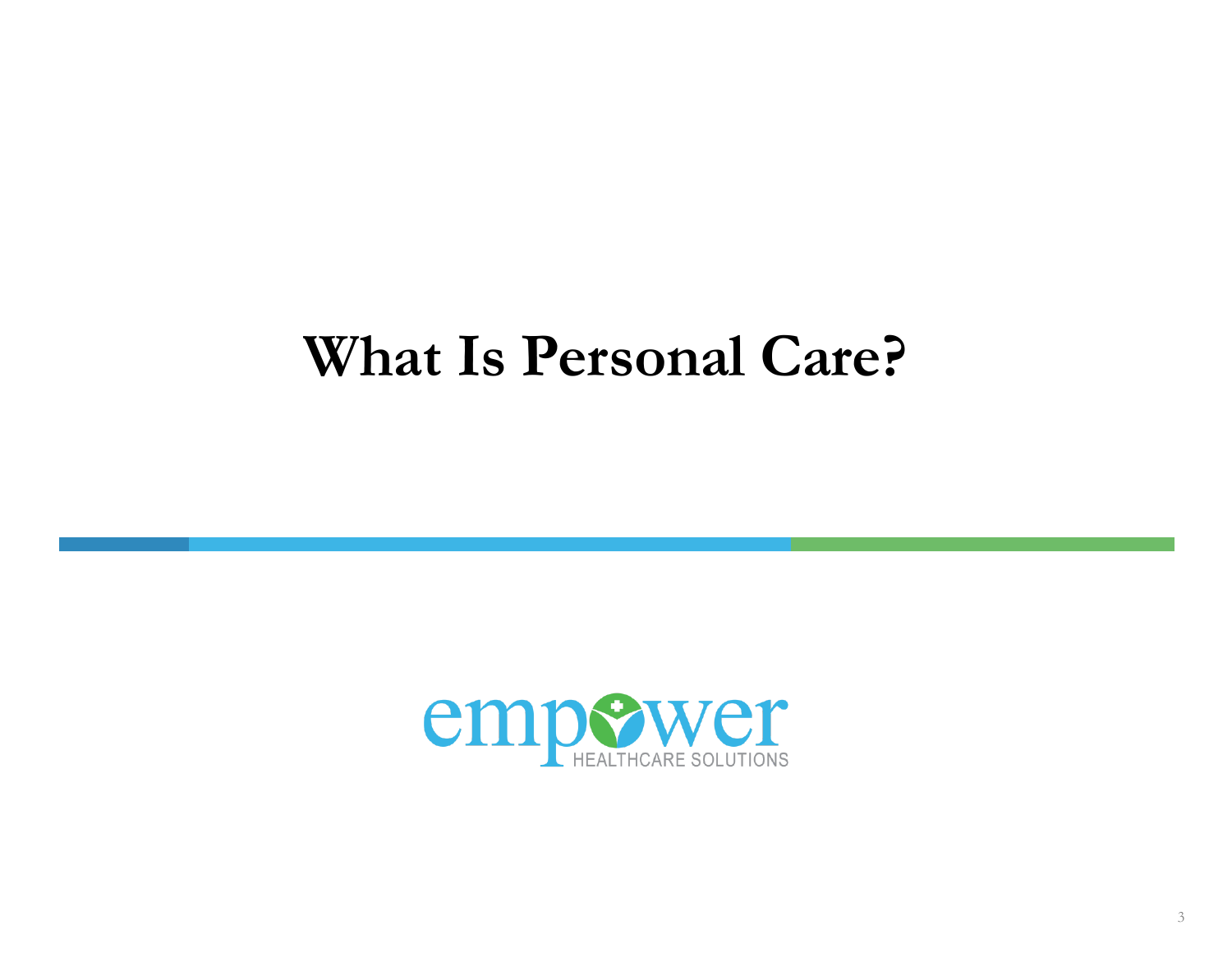#### **Personal Care**

Personal care services are primarily based on the assessed physical dependency need for "hands-on" services with the following activities of daily living (ADL):

- Eating
- Bathing
- Dressing
- Personal hygiene
- Toileting
- Ambulating

Hands-on assistance in at least one of these areas is required.

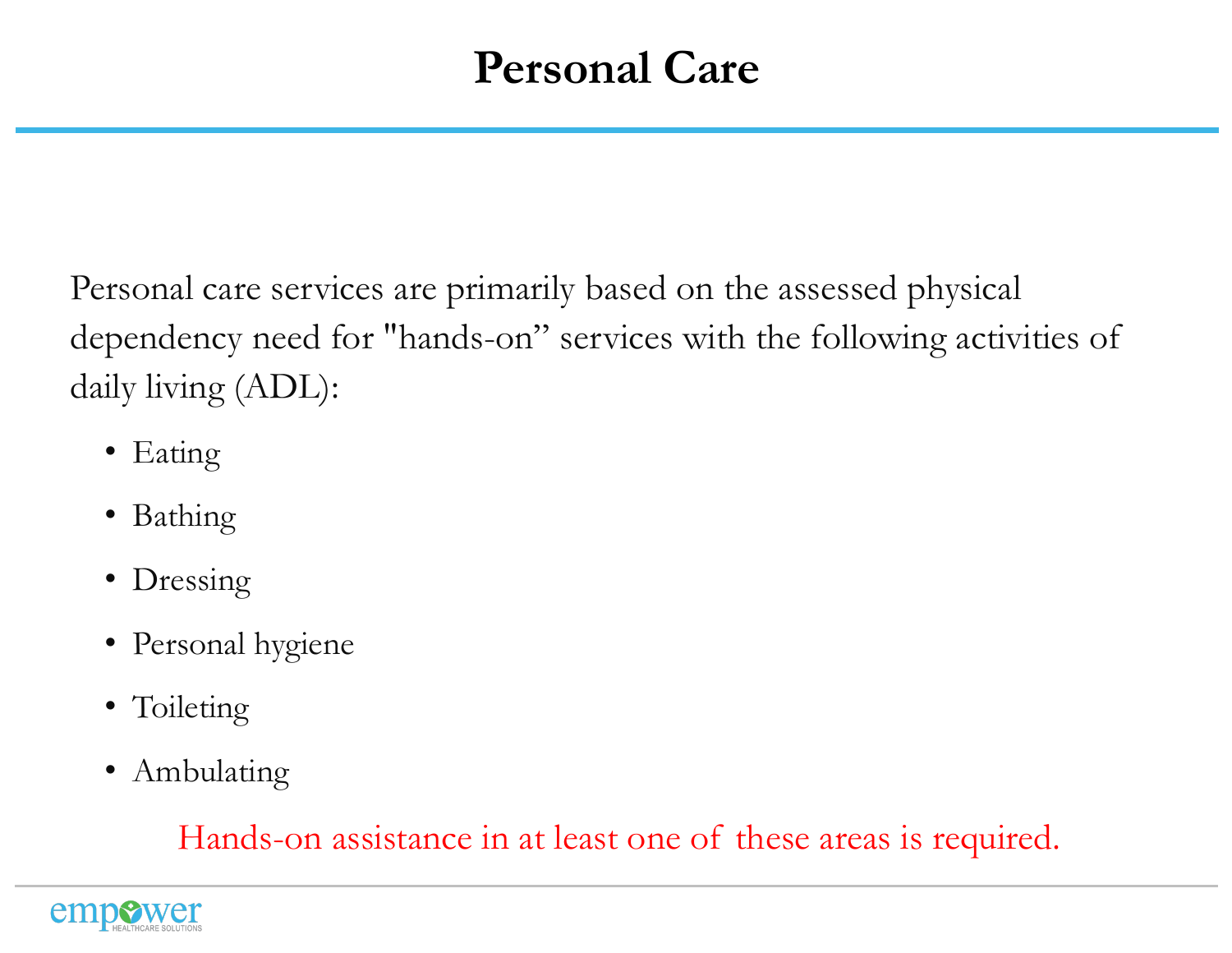#### **Covered Services**

- Bathing
- Bladder and bowel Requirements
- Dressing
- Eating
- Incidental Housekeeping
- Laundry
- Personal Hygiene
- Shopping for Personal Maintenance Items
- Taking Medications
- Mobility and Ambulation

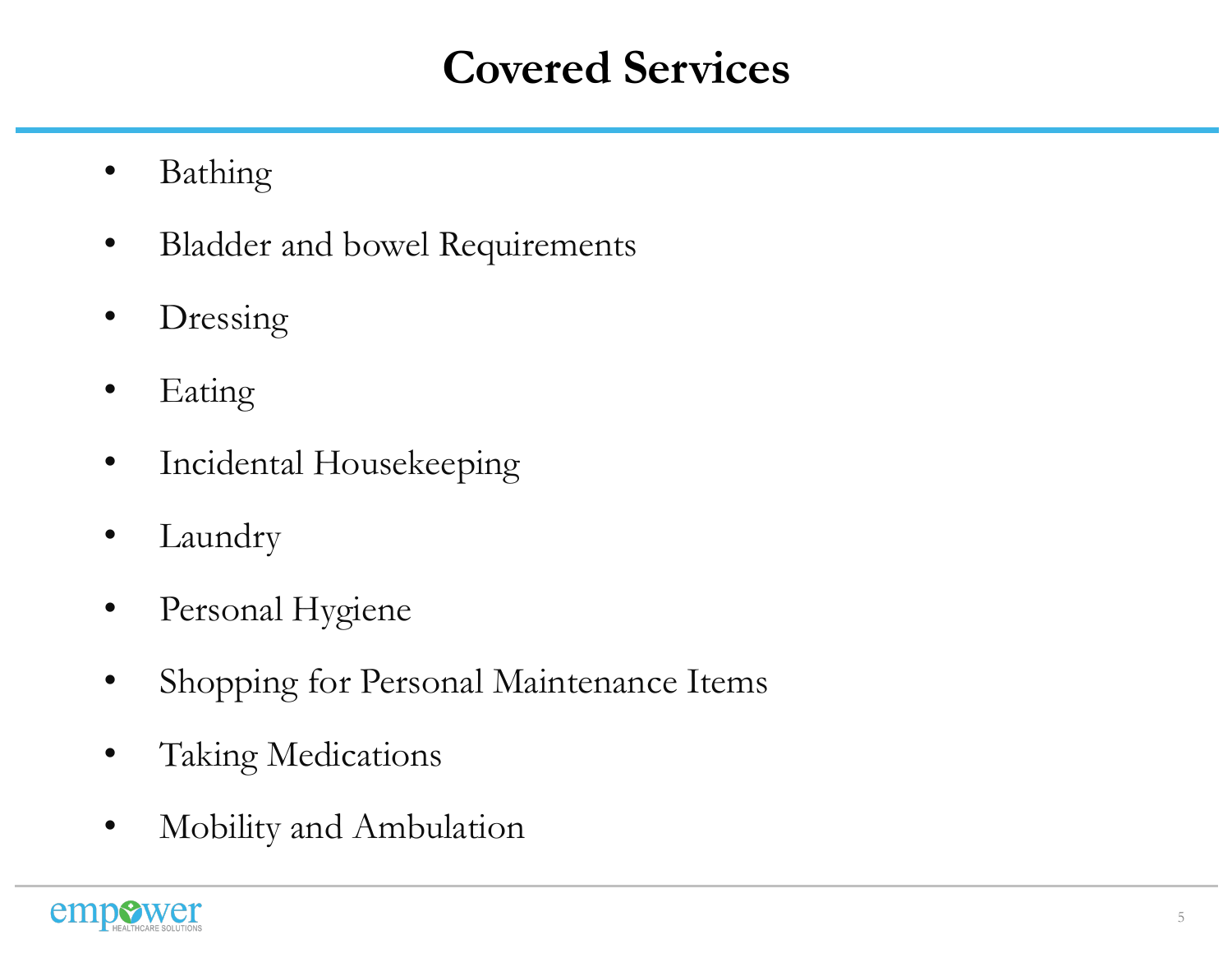# **Prior Authorization Requirements**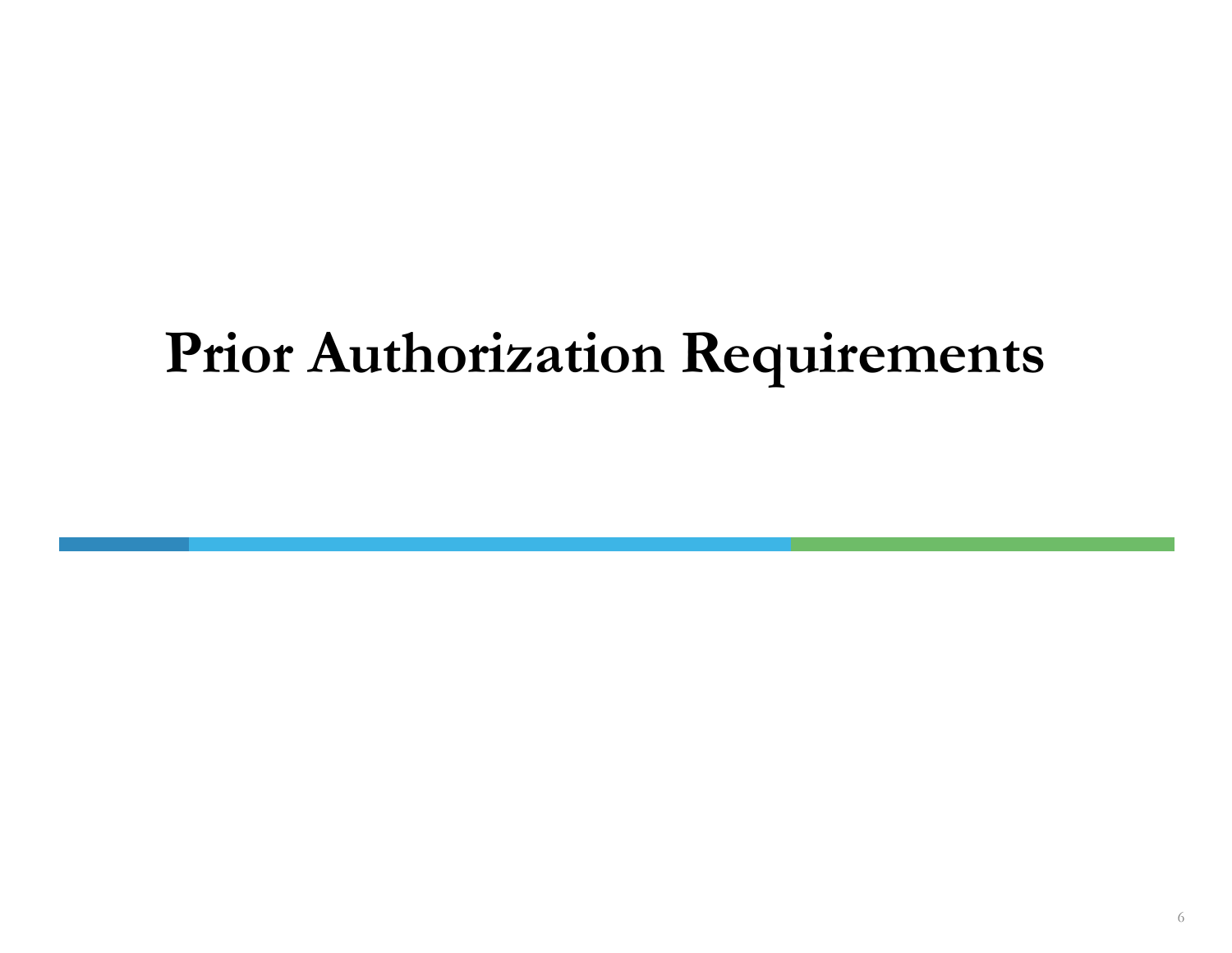#### **A prior authorization is required for personal care for all beneficiaries receiving this service.**

**Authorizations…**

- Are given in 6 month increments
- Have to be medically necessary

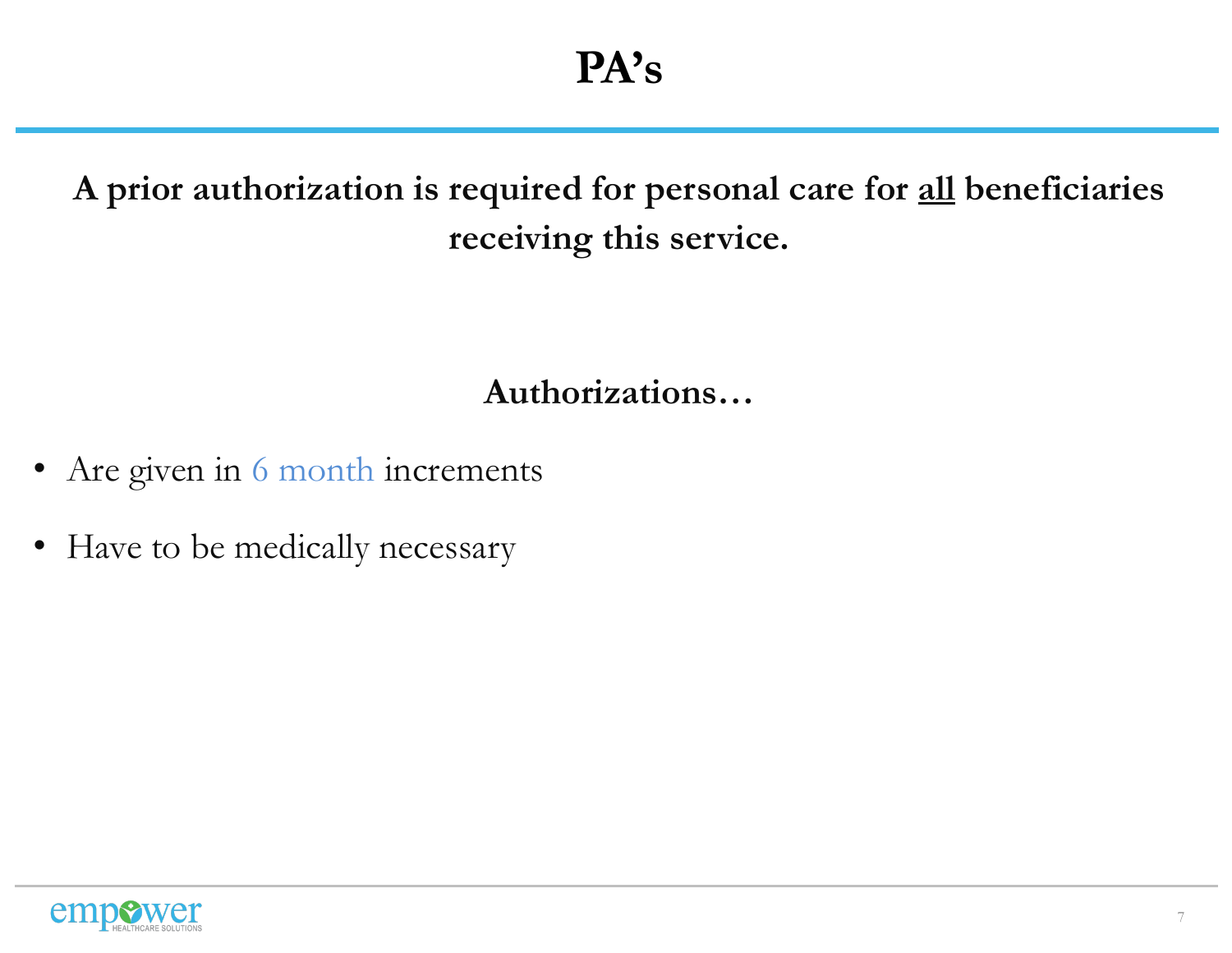## **When Submitting Requests please provide:**

- Personal Care Assessment
- The Individualized service plan which should include the amount of personal care services needed, personal care tasks, frequency and duration of the service, etc.

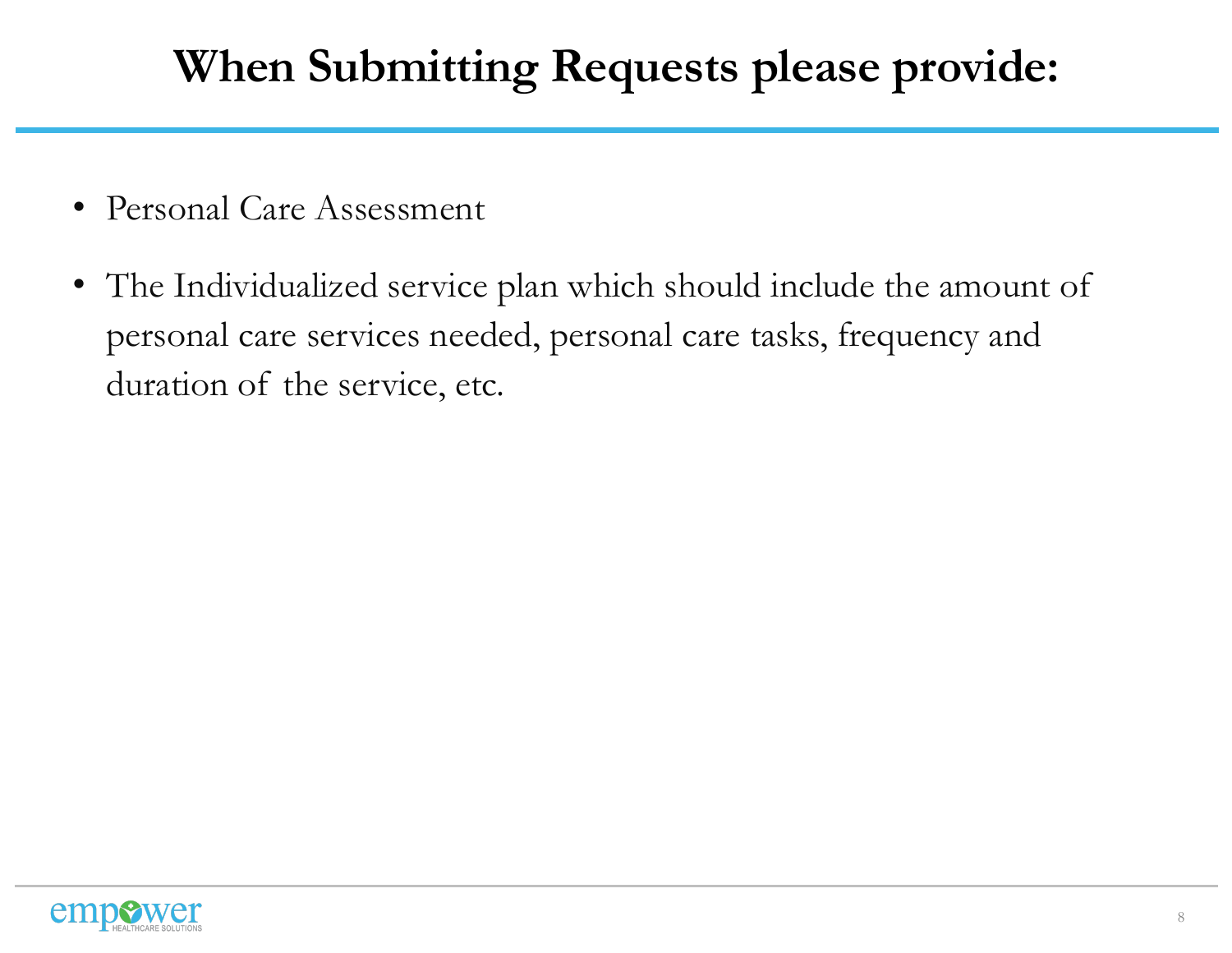#### **What Information is Needed?**

- Is the member homebound?
- Is the member ambulatory? With our without assistance? What type of assistance is needed (walker, wheelchair, assistive device, ambulance, medical contradiction to leaving the home)
- What is the person's impairment? (Blind, Mental Illness, Jeopardizes Safety through Actions, Upper Extremity Impairment)
- Does the member require a considerable effort to leave the home or high energy demand?
- Has the member recently had any medical issues requiring surgery or resulting in illness or injury in the last 30 days?
- Have they been discharged from an inpatient facility? High risk for complications or functional decline?

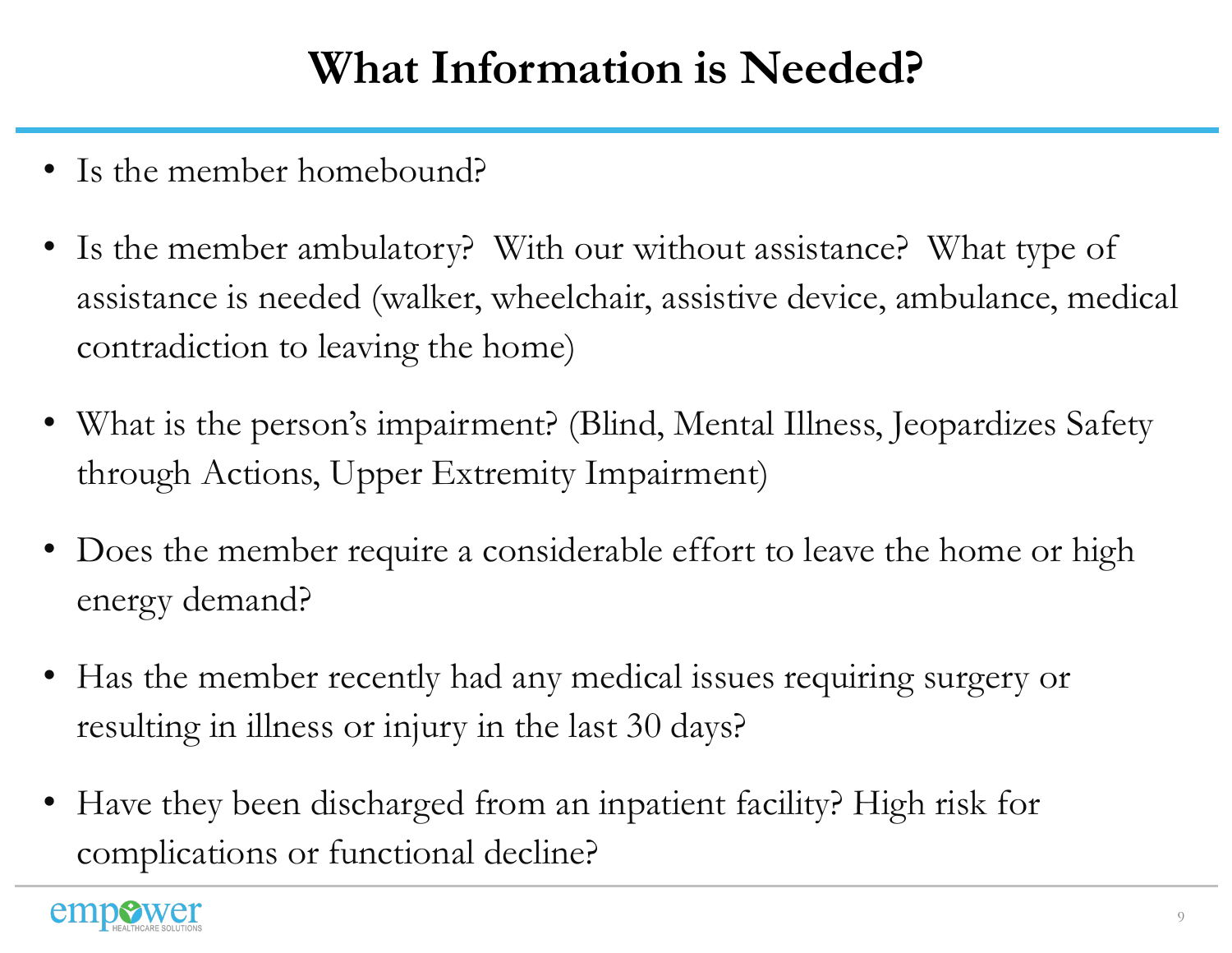#### **What Information is Needed?**

- Is there continued need for skilled assessments or interventions?
- Does the member have an End-stage disease or palliative care needs?
- What are the why the member/care giver is unable to manage care? Cognitive deficit? Physical deficit? Knowledge deficit?
- What other services does the member require? Skilled nursing? OT/PT/Speech? Medical Services? Home Health Aide? Nutrition Consultation? If so, what is the scope/duration of these services?
- Does the member require minimum assistance or greater with ADL's or IADL's?
- Are transfers required with assistance from 1-2 persons?

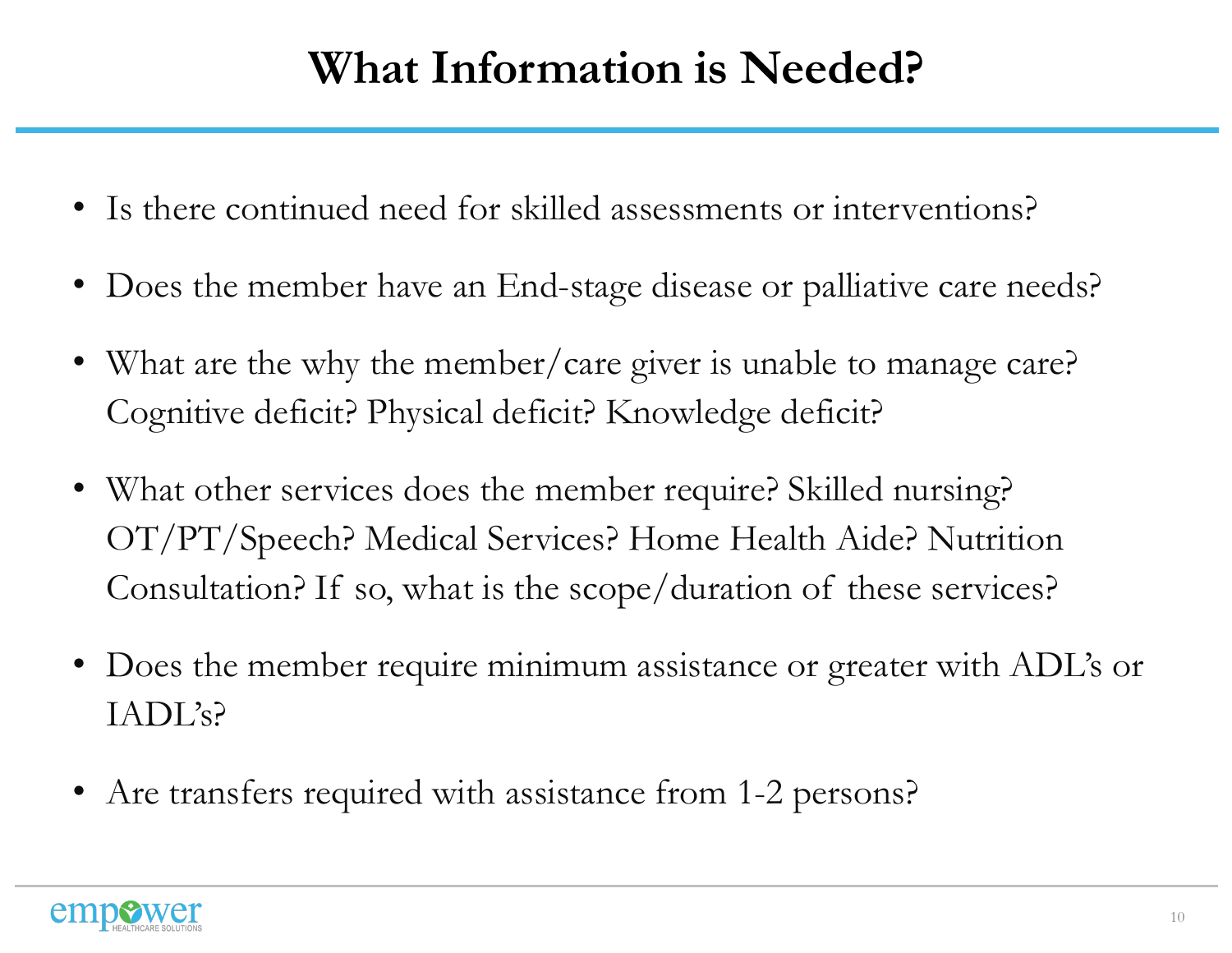# **Using Identifi**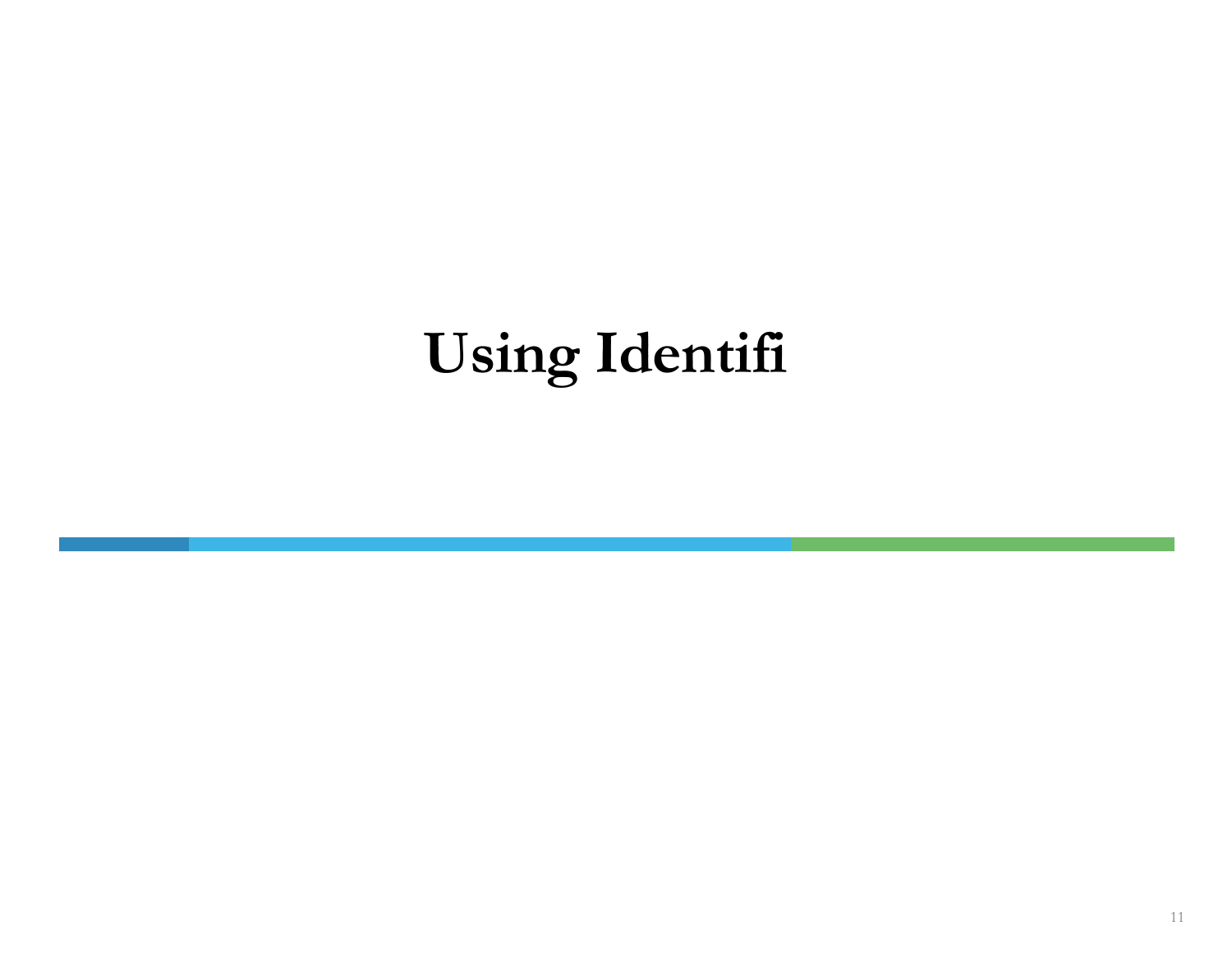#### **Authorization Homepage**

 **Sign –in to Identifi Practice directly via [https://www.myidenfiti.com](https://www.myidenfiti.com/) OR through the provider portal on [www.getempowerhealth.com](http://www.getempowerhealth.com/)**

|                                | <b>Identifi</b>                                                                      |
|--------------------------------|--------------------------------------------------------------------------------------|
| Sign In                        |                                                                                      |
| <b>USERNAME *</b>              | 2                                                                                    |
| <b>PASSWORD *</b><br>Password  | 3                                                                                    |
| Forgot username or password?   | <b>SIGN IN</b>                                                                       |
| <b>New User? Register Here</b> |                                                                                      |
|                                | Need Help? Contact Application Support - (888) 959-4031 or support@evolenthealth.com |

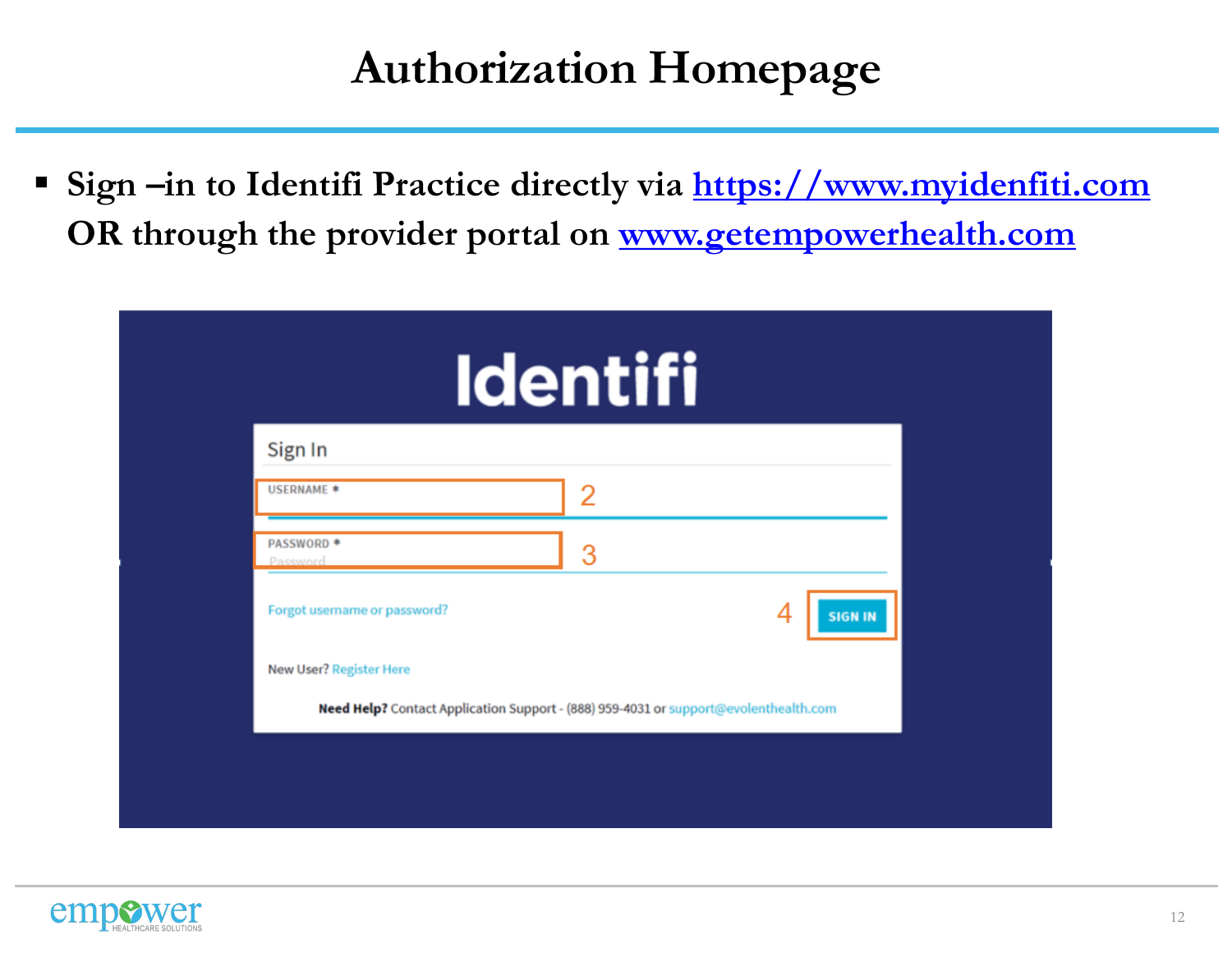## **Authorization Homepage**

| <b>Identifi</b> PRACTICE | POPULATION SUMMARY                          | AUTHORIZATION REQUESTS                    | <b>REPORTS</b> <sub>2</sub> |                               | E.<br>$\mathsf{Q}$ | 描く | $\boldsymbol{\Theta}$ |
|--------------------------|---------------------------------------------|-------------------------------------------|-----------------------------|-------------------------------|--------------------|----|-----------------------|
| My Draft Requests        |                                             |                                           |                             |                               |                    |    |                       |
| <b>Request Type</b>      | $\hat{\tau}$ Patient Name (DOB, Gender, ID) |                                           | $\div$                      | <b>Last Updated Date/Time</b> | $\sim$             |    |                       |
| Inpatient                |                                             | BREWER, ALEXIS (12/07/1945, F, 200006846) |                             | 09/24/2018 01:50:25 PM        |                    |    |                       |
|                          |                                             |                                           |                             |                               |                    |    |                       |

#### **Authorization Requests**

|                    | Showing 100 most recent requests (to view more or refine the list, use filter option to the right) |                          |                                  |                            |                          |
|--------------------|----------------------------------------------------------------------------------------------------|--------------------------|----------------------------------|----------------------------|--------------------------|
| <b>Reference #</b> | ٠.<br>Patient Name (DOB, Gender, ID)                                                               | ÷<br><b>Request Type</b> | $\hat{\div}$ Requesting Provider | ÷<br><b>Request Status</b> | ⇔<br><b>Created Date</b> |
| D7003513           | CHIMDI, LYNDA (04/18/1941, F, 200005889)                                                           | Outpatient/Home          | <b>LAUREN DRAKE</b>              | In Progress                | 11/29/2018               |
| D7003510           | TRAIL, ALANIS (01/15/1921, F, 200003527)                                                           | Outpatient/Home          | <b>PAUL WILSON</b>               | In Progress                | 11/29/2018               |
| D7003499           | COLE, MARIE (03/23/1978, F, 220019103)                                                             | Outpatient/Home          | <b>LAUREN DRAKE</b>              | In Progress                | 11/29/2018               |
| D7003496           | HAMILTON, DONALD (02/03/1946, M, 200008860)                                                        | Outpatient/Home          | <b>LAUREN DRAKE</b>              | In Progress                | 11/29/2018               |
| D7003481           | HOFFMAN, GERALD (02/20/1937, M, 200010429)                                                         | Outpatient/Home          | <b>PAUL WILSON</b>               | In Progress                | 11/28/2018               |
| D7003480           | HAMILTON, DONALD (02/03/1946, M, 200008860)                                                        | Outpatient/Home          | <b>LAUREN DRAKE</b>              | In Progress                | 11/28/2018               |
| D7003479           | BACON, ALAN (06/18/1947, M, 200010547)                                                             | Outpatient/Home          | <b>LAUREN DRAKE</b>              | In Progress                | 11/27/2018               |
| D7003478           | BACON, ALAN (06/18/1947, M, 200010547)                                                             | Outpatient/Home          | <b>LAUREN DRAKE</b>              | In Progress                | 11/27/2018               |
| D7003472           | REED, DARA (10/27/1948, F, 200012598)                                                              | <b>DME</b>               | ABC HOME MEDICAL SUPPLY INC      | In Progress                | 11/27/2018               |
| D7003469           | BACON, ALAN (06/18/1947, M, 200010547)                                                             | Outpatient/Home          | <b>LAUREN DRAKE</b>              | In Progress                | 11/27/2018               |
| D7003467           | REINHARDT, DELIA (07/30/1954, F, 200002092)                                                        | Inpatient                | <b>LAUREN DRAKE</b>              | In Progress                | 11/26/2018               |
| <b>DZ0022E2</b>    | HOEEMAN, CERALD (02/20/1027 M 200010420)                                                           | Outpotiont/Home          | CEDALD HOFFMAN                   | In Drogrape                | $11$ <i>locionio</i>     |

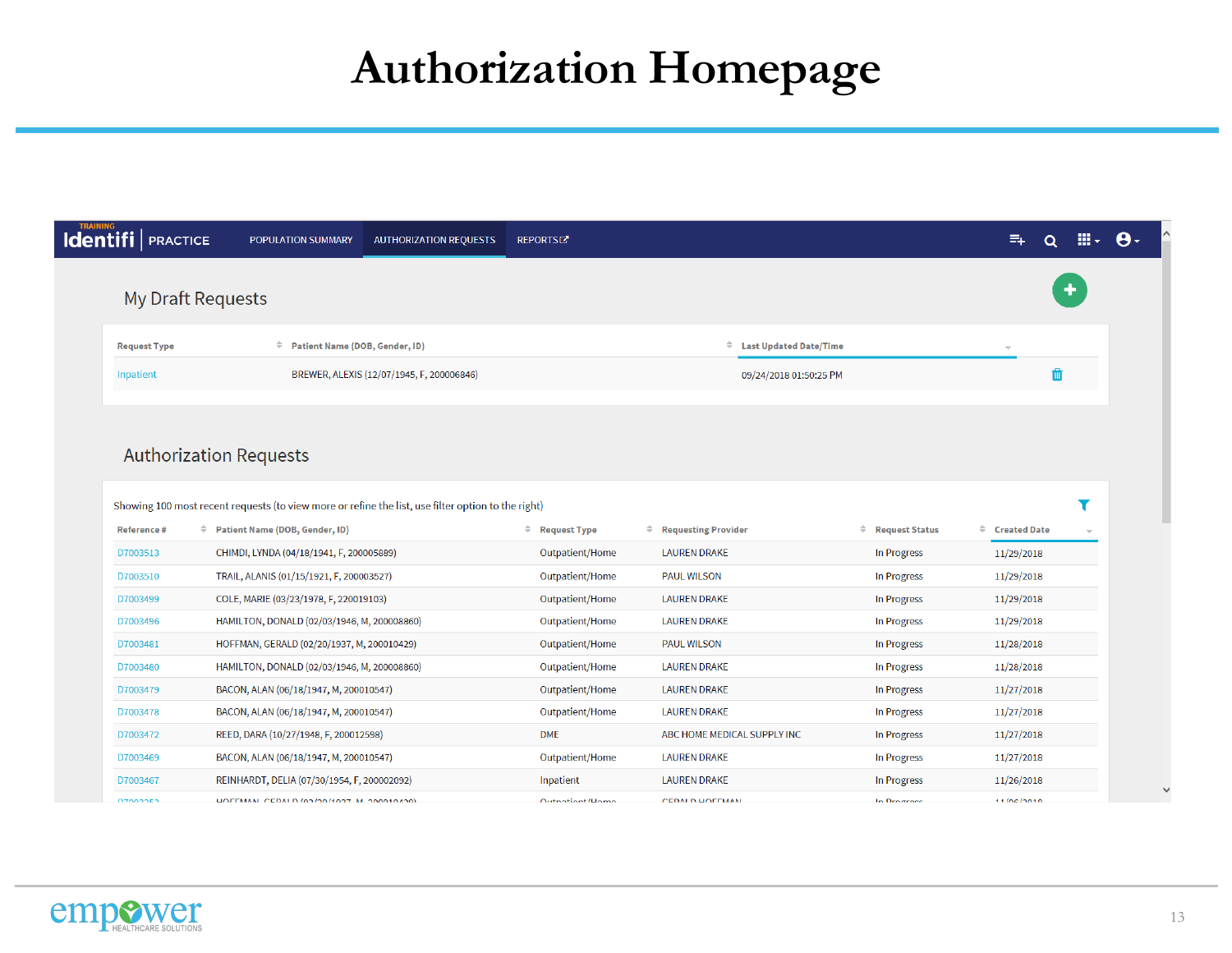#### **Search for a Member**

To add an authorization request for a specific beneficiary, click the check symbol to begin a search.

| TRAINING<br><b>Identifi</b>   PRACTICE | POPULATION SUMMARY                       | <b>AUTHORIZATION REQUESTS</b>                                                                      | <b>REPORTS</b> <sub>2</sub> |                                  |                                  | 每              | 田平<br>Q      | $\boldsymbol{\Theta}$ |
|----------------------------------------|------------------------------------------|----------------------------------------------------------------------------------------------------|-----------------------------|----------------------------------|----------------------------------|----------------|--------------|-----------------------|
| My Draft Requests                      |                                          |                                                                                                    |                             |                                  |                                  |                | $\mathbf{+}$ |                       |
|                                        |                                          |                                                                                                    |                             |                                  |                                  |                |              |                       |
| <b>Request Type</b>                    | $\hat{=}$ Patient Name (DOB, Gender, ID) |                                                                                                    |                             | ♦ Last Updated Date/Time         | <b>ADD AUTHORIZATION REQUEST</b> |                | $\odot$      |                       |
| Inpatient                              |                                          | BREWER, ALEXIS (12/07/1945, F, 200006846)                                                          |                             | 09/24/2018 01:50:25 PM           |                                  |                |              |                       |
|                                        |                                          |                                                                                                    |                             |                                  |                                  |                |              |                       |
|                                        |                                          |                                                                                                    |                             |                                  |                                  |                |              |                       |
| <b>Authorization Requests</b>          |                                          |                                                                                                    |                             |                                  |                                  |                |              |                       |
|                                        |                                          |                                                                                                    |                             |                                  |                                  |                |              |                       |
|                                        |                                          | Showing 100 most recent requests (to view more or refine the list, use filter option to the right) |                             |                                  |                                  |                |              |                       |
| Reference #                            | $\hat{=}$ Patient Name (DOB, Gender, ID) |                                                                                                    | $\hat{=}$ Request Type      | $\hat{\div}$ Requesting Provider | $\hat{=}$ Request Status         | ♦ Created Date |              |                       |
| D7003513                               | CHIMDI, LYNDA (04/18/1941, F, 200005889) |                                                                                                    | Outpatient/Home             | <b>LAUREN DRAKE</b>              | In Progress                      | 11/29/2018     |              |                       |

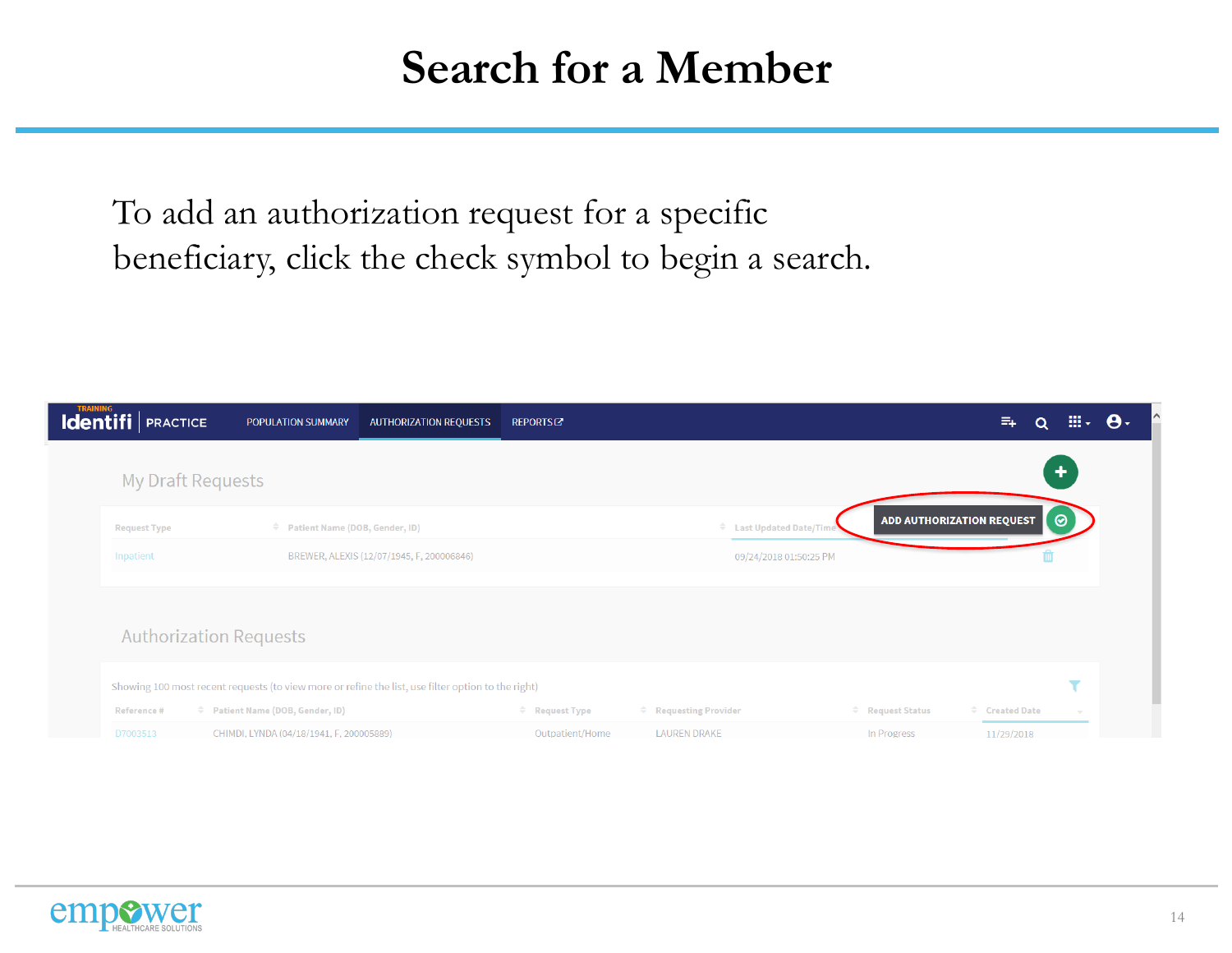#### **Searching for a Member**

Enter the requested information:

- First name
- Last name
- Date of Birth

#### OR

- Empower Member ID
	- Note: ID's will end in 001

| <b>Identifi</b>   PRACTICE    | POPULATION SUMMARY      | AUTHORIZATION REQUESTS | REPORTS <sub>C</sub> |                   |                      |             | $\mathbf{H} \leftarrow$<br>$\boldsymbol{\Theta}$<br>手<br>Q |
|-------------------------------|-------------------------|------------------------|----------------------|-------------------|----------------------|-------------|------------------------------------------------------------|
|                               |                         | Search for a Patient   |                      |                   | $\times$             |             |                                                            |
| <b>My Draft Requests</b>      |                         | <b>FIRST NAME</b>      | <b>LAST NAME</b>     | <b>PATIENT ID</b> | <b>DATE OF BIRTH</b> |             | ٠                                                          |
| <b>Request Type</b>           | ♦ Patient Name (DOB, Ge |                        |                      |                   | <b>CLEAR SEARCH</b>  | <b>Time</b> | $\overline{\phantom{a}}$                                   |
| Inpatient                     | BREWER, ALEXIS (12/0)   |                        |                      |                   |                      | 5PM         |                                                            |
|                               |                         |                        |                      |                   |                      |             |                                                            |
| <b>Authorization Requests</b> |                         |                        |                      |                   |                      |             |                                                            |

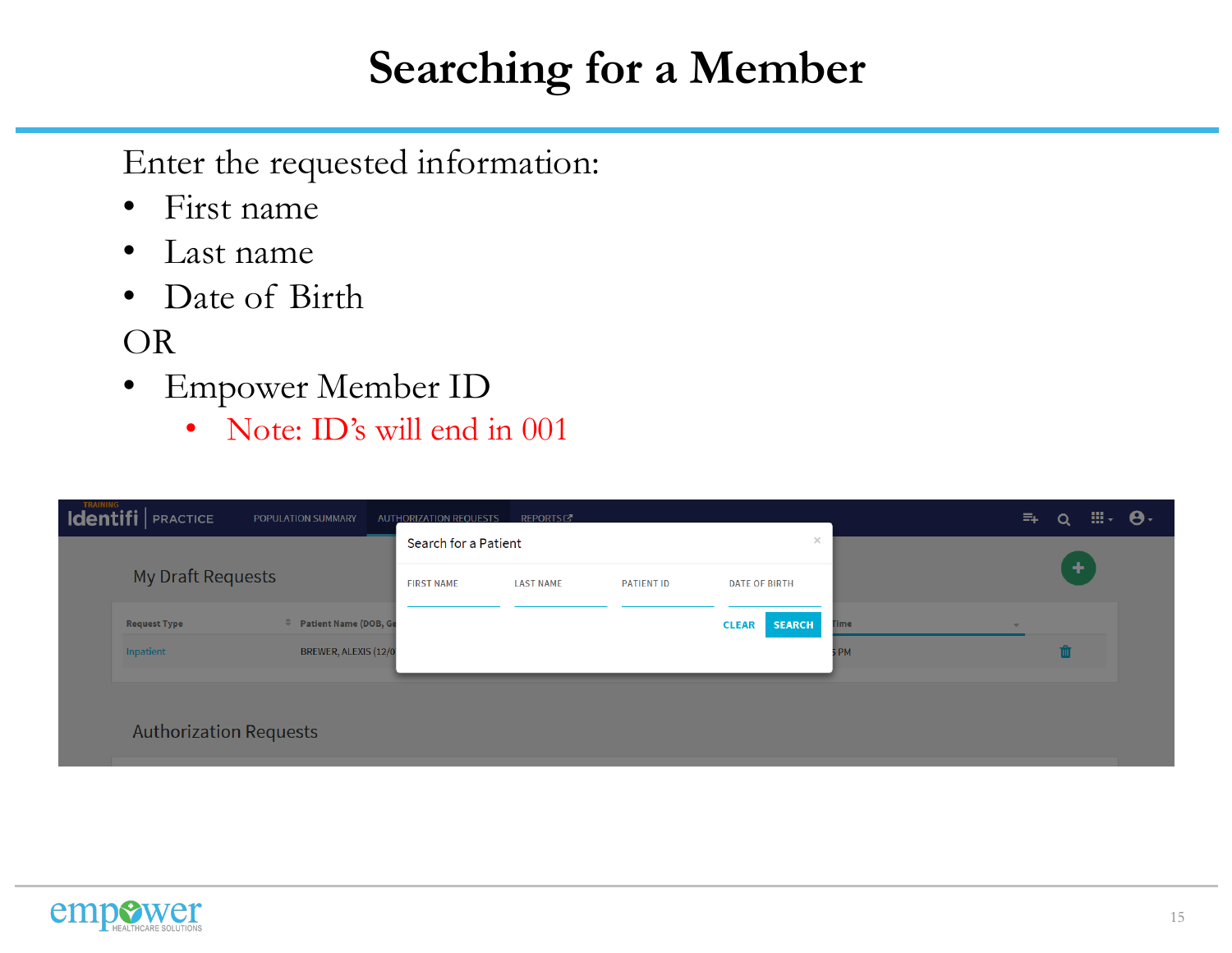## **Step 1**



Providers

REQUESTING PROVIDER \*

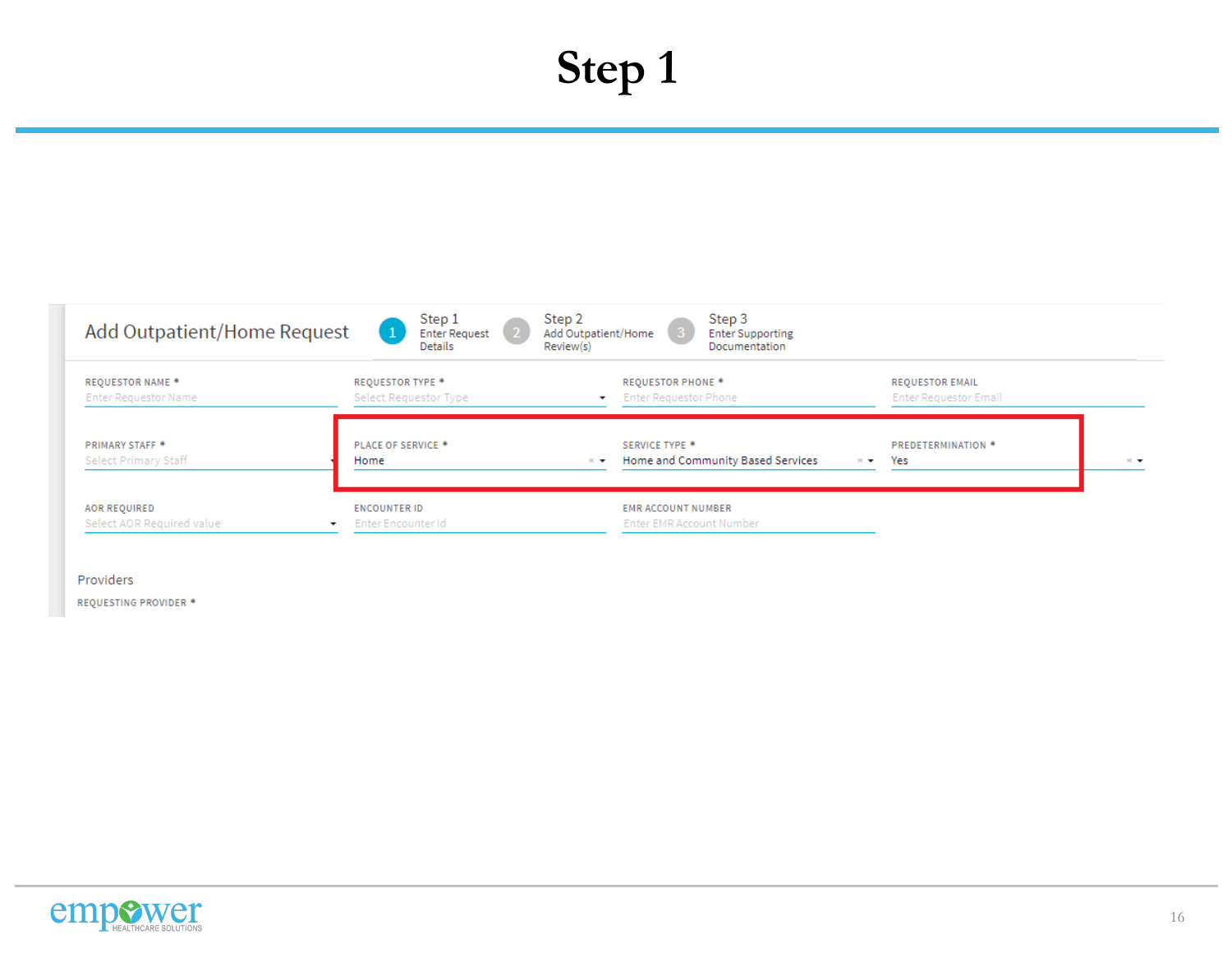#### **Step 1 Continued**

| Providers         |                               |                                           |                           |                       |                             |                 |
|-------------------|-------------------------------|-------------------------------------------|---------------------------|-----------------------|-----------------------------|-----------------|
|                   |                               |                                           |                           |                       |                             |                 |
|                   | <b>REQUESTING PROVIDER *</b>  |                                           |                           |                       |                             |                 |
|                   | + ADD REQUESTING PROVIDER     |                                           |                           |                       |                             |                 |
| FACILITY/VENDOR * |                               |                                           |                           |                       |                             |                 |
|                   | <b>+ ADD FACILITY/VENDOR</b>  |                                           |                           |                       |                             |                 |
|                   | <b>RENDERING PROVIDER</b>     |                                           |                           |                       |                             |                 |
|                   | + ADD RENDERING PROVIDER      |                                           |                           |                       |                             |                 |
|                   | <b>Third Party Liability</b>  |                                           |                           |                       |                             |                 |
|                   | <b>MOTOR VEHICLE ACCIDENT</b> | <b>EMPLOYMENT (WORKER'S COMPENSATION)</b> | ANOTHER PARTY RESPONSIBLE |                       |                             |                 |
| □                 |                               | ◻                                         | □                         |                       |                             |                 |
| Diagnoses         |                               |                                           |                           |                       |                             |                 |
| Primary Type      |                               | <b>Diagnosis Description</b>              |                           |                       |                             |                 |
| $\circledast$     | $ICD-10$<br>$\times$ $\times$ | Select a Description                      |                           |                       |                             |                 |
| ٠                 | <b>ADD DIAGNOSIS</b>          |                                           |                           |                       |                             |                 |
|                   |                               |                                           |                           |                       |                             |                 |
|                   |                               |                                           |                           | <b>CANCEL REQUEST</b> | <b>SAVE DRAFT AND CLOSE</b> | <b>CONTINUE</b> |
|                   |                               |                                           |                           |                       |                             |                 |

A Requesting Provider and Facility/Vendor both have to be added. These are typically the same.

Put in NPI number and start date of the request to search for the correct provider.

| <b>dentifi</b> REVIEW<br><b>REQUEST QUEUE</b><br><b>A PATTERSON, SHARLLA -</b><br>11/16/1965 (53), F, E073901 | DRAFT REQUESTS REPORTS OF RESOURCES<br>Add Requesting Provider |                                                                                                                                                         |                                     | ⊞-<br>Α.<br>專<br>$\rm \times$<br><b>UMØ</b><br><b>D</b> e<br>ELIGIBLE ✔ CARE ✔ |
|---------------------------------------------------------------------------------------------------------------|----------------------------------------------------------------|---------------------------------------------------------------------------------------------------------------------------------------------------------|-------------------------------------|--------------------------------------------------------------------------------|
| AOR REQUIRED<br>Select AOR Required value                                                                     |                                                                | <b>Select From Patient's Contacts</b>                                                                                                                   | <b>Search All Providers</b>         |                                                                                |
| Providers                                                                                                     | SERVICE START DATE *<br>04/08/2019                             | PROVIDER NAME<br>Enter 'Last Name, First Name' or Organization                                                                                          |                                     |                                                                                |
| <b>REQUESTING PROVIDER *</b><br>+ ADD REQUESTING PROVIDE                                                      | SPECIALTY                                                      | NPI<br>1912357948<br>٠                                                                                                                                  | TIN                                 |                                                                                |
| <b>FACILITY/VENDOR *</b>                                                                                      | CITY                                                           | STATE                                                                                                                                                   | ZIP<br>٠                            |                                                                                |
| <b>+</b> ADD FACILITY/VENDOR<br><b>RENDERING PROVIDER</b>                                                     |                                                                |                                                                                                                                                         | <b>SEARCH</b><br><b>CLEAR</b>       |                                                                                |
| + ADD RENDERING PROVIDER<br>Third Party Liability                                                             |                                                                |                                                                                                                                                         | SORT BY Network                     |                                                                                |
| MOTOR VEHICLE ACCIDENT<br>□                                                                                   | [品]<br>NPI: 1912357948 · TIN: 463902994                        | KAH DEVELOPMENT 4 LLC DBA KINDRED AT HOME HOME HEALTH<br>1509 E MAIN ST, STE 6, RUSSELLVILLE, AR, 72801 . Phone: (512) 338-7958 . Fax: No Fax Available | In Network - TIER 1                 |                                                                                |
| Diagnoses<br>Primary Type<br>$ICD-10$<br>$\circ$                                                              | TIN<br>463902994                                               | FAX NUMBER                                                                                                                                              | <b>SELECT &amp; SAVE AS CONTACT</b> |                                                                                |
| <b>+</b> ADD DIAGNOSIS                                                                                        |                                                                |                                                                                                                                                         | $1-1$ of $1$                        |                                                                                |
|                                                                                                               |                                                                |                                                                                                                                                         |                                     | <b>CANCEL REQUEST SAVE DRAFT AND CLOSE CONTINUE</b>                            |

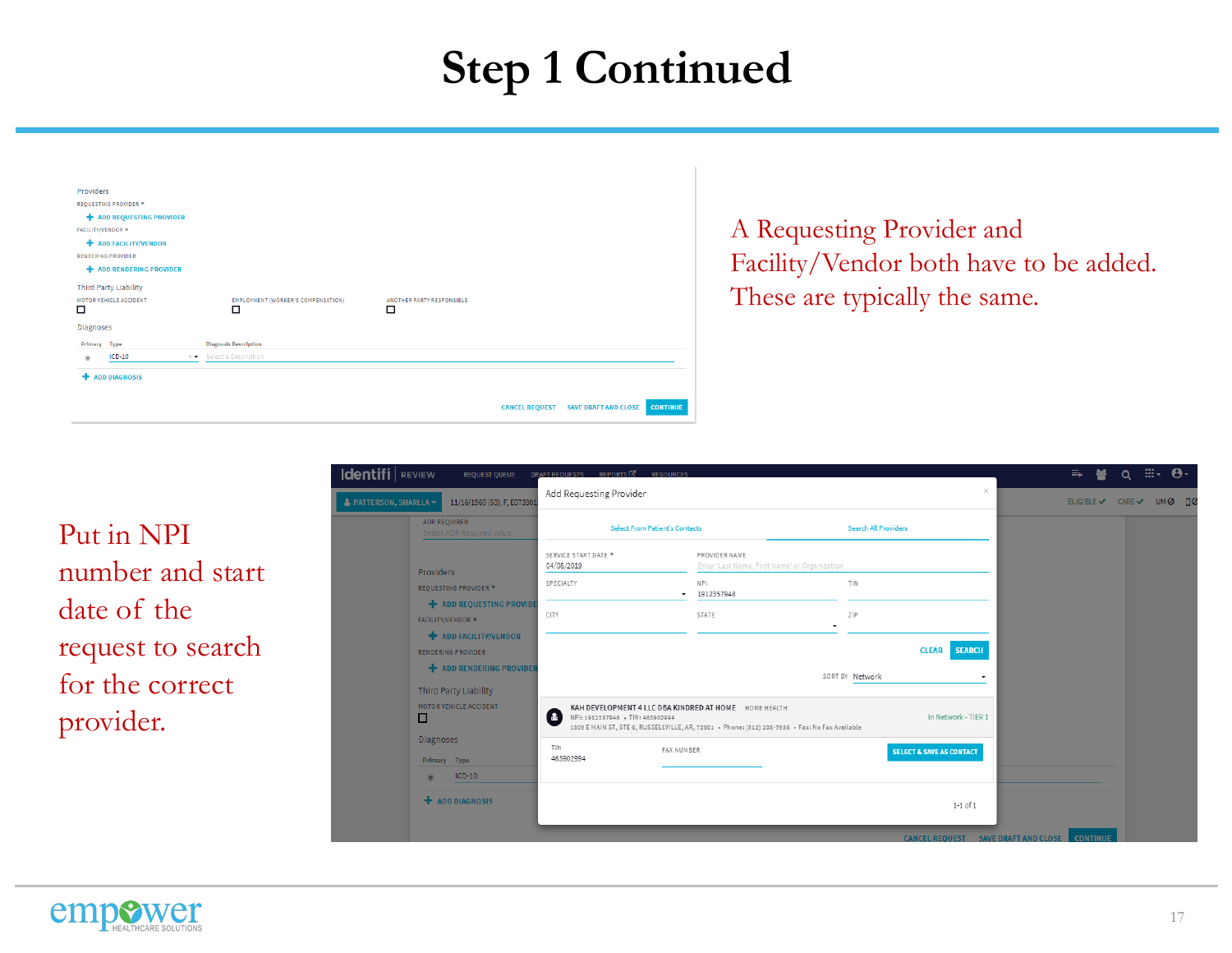#### **Still Step 1…**

#### \*\*The diagnosis can be entered in with the ICD 10 code

| <b>RENDERING PROVIDER</b><br><b>ADD RENDERING PROVIDER</b><br>÷   |                                                                                                                |    |
|-------------------------------------------------------------------|----------------------------------------------------------------------------------------------------------------|----|
| Third Party Liability<br>MOTOR VEHICLE ACCIDENT<br>□<br>Diagnoses | <b>EMPLOYMENT (WORKER'S COMPENSATION)</b><br>ANOTHER PARTY RESPONSIBLE<br>$\Box$                               |    |
| Primary Type                                                      | <b>Diagnosis Description</b>                                                                                   |    |
| $ICD-10$<br>$\circledast$                                         | t44.9<br>长天                                                                                                    |    |
| <b>ADD DIAGNOSIS</b>                                              | ADVERS EFF OTH RX PRIM AFF AUTONOMIC NERVOUS SYS (T44.995)<br>Specificity: N · Effective Date: 01/01/2009      |    |
|                                                                   | ADVERS EFF OTH RX PRIM AFF AUTONOMIC NS INIT ENC (T44.995A)<br>Specificity: Y · Effective Date: 01/01/2009     |    |
|                                                                   | ADVERS EFF OTH RX PRIM AFF AUTONOMIC NS SEQUELA (T44.995S)<br>Consulations M - Fills sales Preservative innum- | UE |

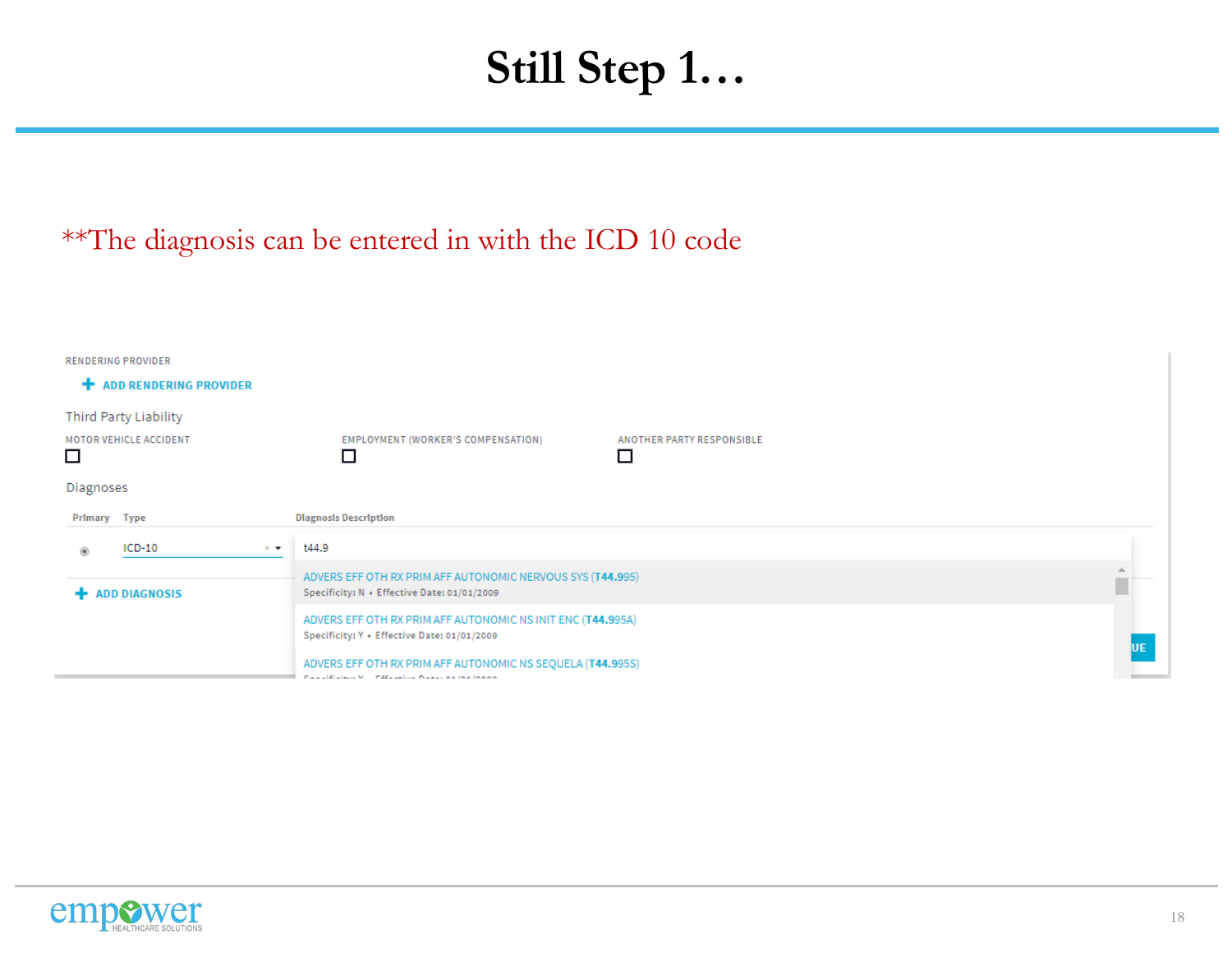#### **Step 2**

| SOURCE <sup>*</sup><br>Select  | REVIEW TYPE *<br>Initial<br>$\cdot$        | <b>REVIEW PRIORITY *</b><br>$x -$ Select | REVIEW RECEIVED DATE/TIME *<br>$\cdot$ |               |                   |                      | RECEIPT OF COMPLETE CLINICAL REVIEW |   |
|--------------------------------|--------------------------------------------|------------------------------------------|----------------------------------------|---------------|-------------------|----------------------|-------------------------------------|---|
|                                | Primary - Review 01                        |                                          |                                        |               |                   |                      | <sup>9</sup> Primary Procedure      | 侖 |
| <b>PROCEDURE DESCRIPTION *</b> |                                            |                                          | <b>MODIFIER 1</b>                      |               | <b>MODIFIER 2</b> |                      |                                     |   |
| personal                       |                                            |                                          | Select                                 |               | Select<br>$\cdot$ | $\cdot$              |                                     |   |
| Effective Date: 01/01/2003     | PERSONAL CARE ITEM NOS EACH (S5199)        |                                          |                                        |               |                   | <b>BILLED AMOUNT</b> |                                     |   |
| Effective Date: 07/01/2002     | PERSONAL CARE SERVICES PER 15 MINS (T1019) |                                          | <b>FREQUENCY</b>                       |               |                   | TO START ON *        |                                     |   |
|                                |                                            |                                          |                                        | Select<br>Per | $\cdot$           |                      |                                     |   |
| Effective Date: 07/01/2002     | PERSONAL CARE SERVICES PER DIEM (T1020)    |                                          | <b>ENTER DURATION OR END DATE</b>      |               |                   | DURATION *           |                                     |   |
|                                |                                            |                                          | <b><i>O</i></b> Duration               |               | ● End Date        |                      | Select                              |   |
| <b>DRUG INFORMATION</b>        |                                            |                                          |                                        |               |                   |                      |                                     |   |

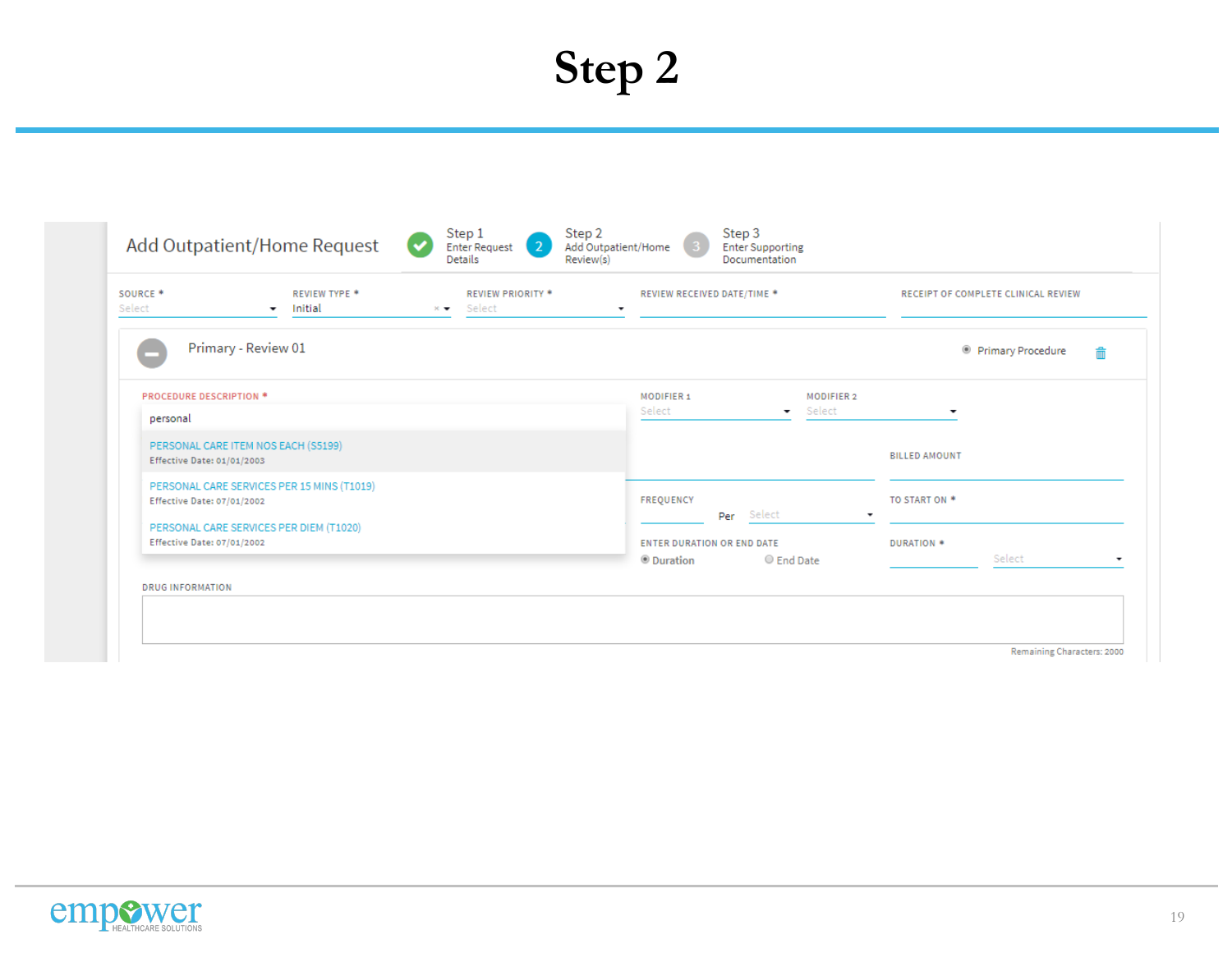## **Step 2 Continued**

|                                                                   |                                            |                                                     |                   |                                                     | <sup>®</sup> Primary<br>Procedure | 侖                 |
|-------------------------------------------------------------------|--------------------------------------------|-----------------------------------------------------|-------------------|-----------------------------------------------------|-----------------------------------|-------------------|
|                                                                   | $30 -$                                     | <b>MODIFIER 1</b><br>Select                         | <b>MODIFIER 2</b> | $\overline{\phantom{a}}$                            |                                   |                   |
|                                                                   |                                            |                                                     |                   | <b>BILLED AMOUNT</b>                                |                                   |                   |
| FOR REQUESTED TYPE *<br>Unit(s)                                   | $20 - 77$                                  | FREQUENCY *<br>Week<br>5<br>Per                     | $20 - 70$         | TO START ON *<br>04/08/2019                         |                                   |                   |
|                                                                   |                                            | ENTER DURATION OR END DATE<br><sup>®</sup> Duration |                   | <b>DURATION *</b><br>12                             | Week(s)                           | $\times$ $\times$ |
|                                                                   |                                            |                                                     |                   |                                                     |                                   |                   |
| Primary - Review 01<br>PERSONAL CARE SERVICES PER 15 MINS (T1019) | PERSONAL CARE SERVICES PER 15 MINS (T1019) |                                                     |                   | Initial<br>Select<br>$\bullet$ Select<br>C End Date |                                   |                   |

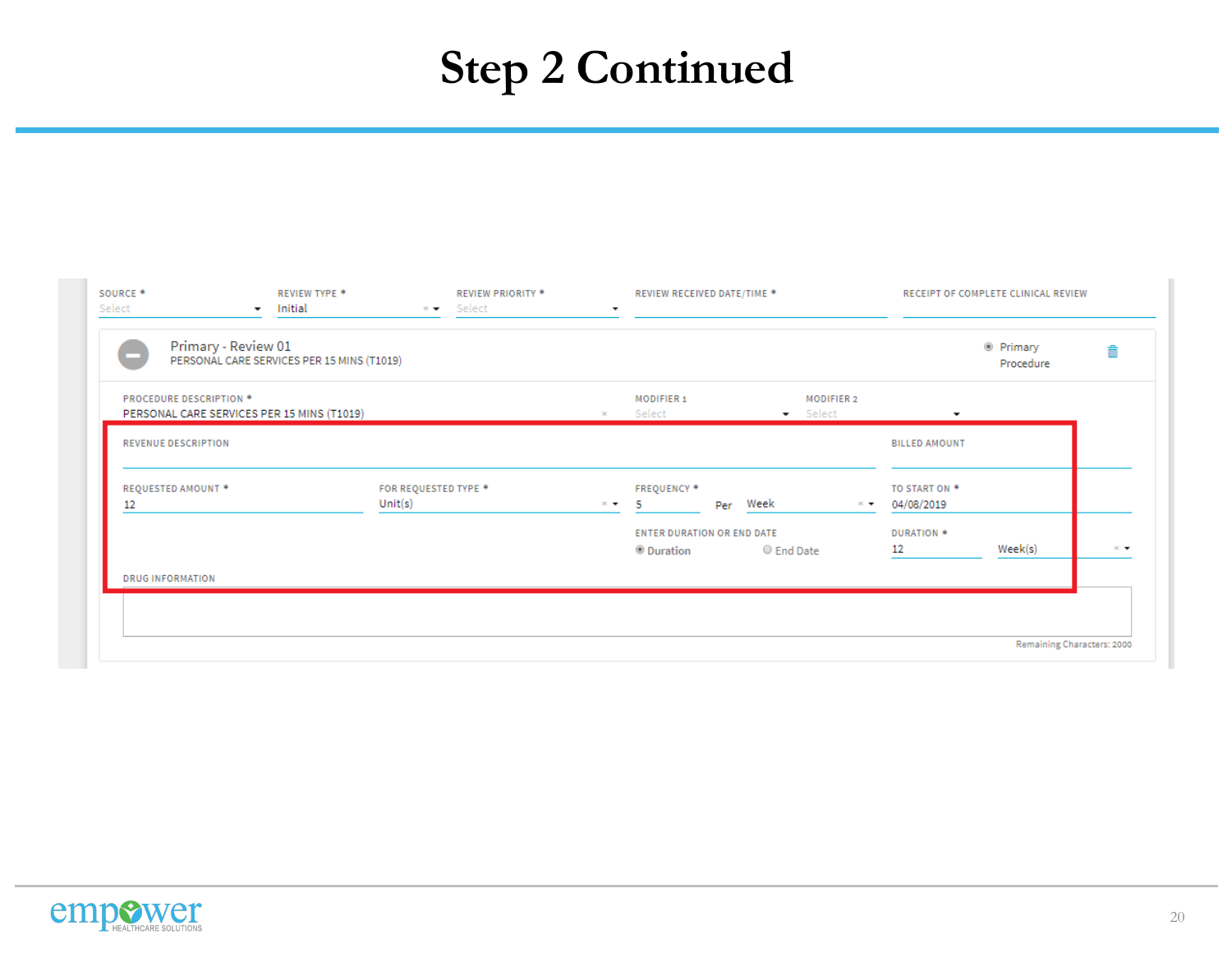## **Step 3**



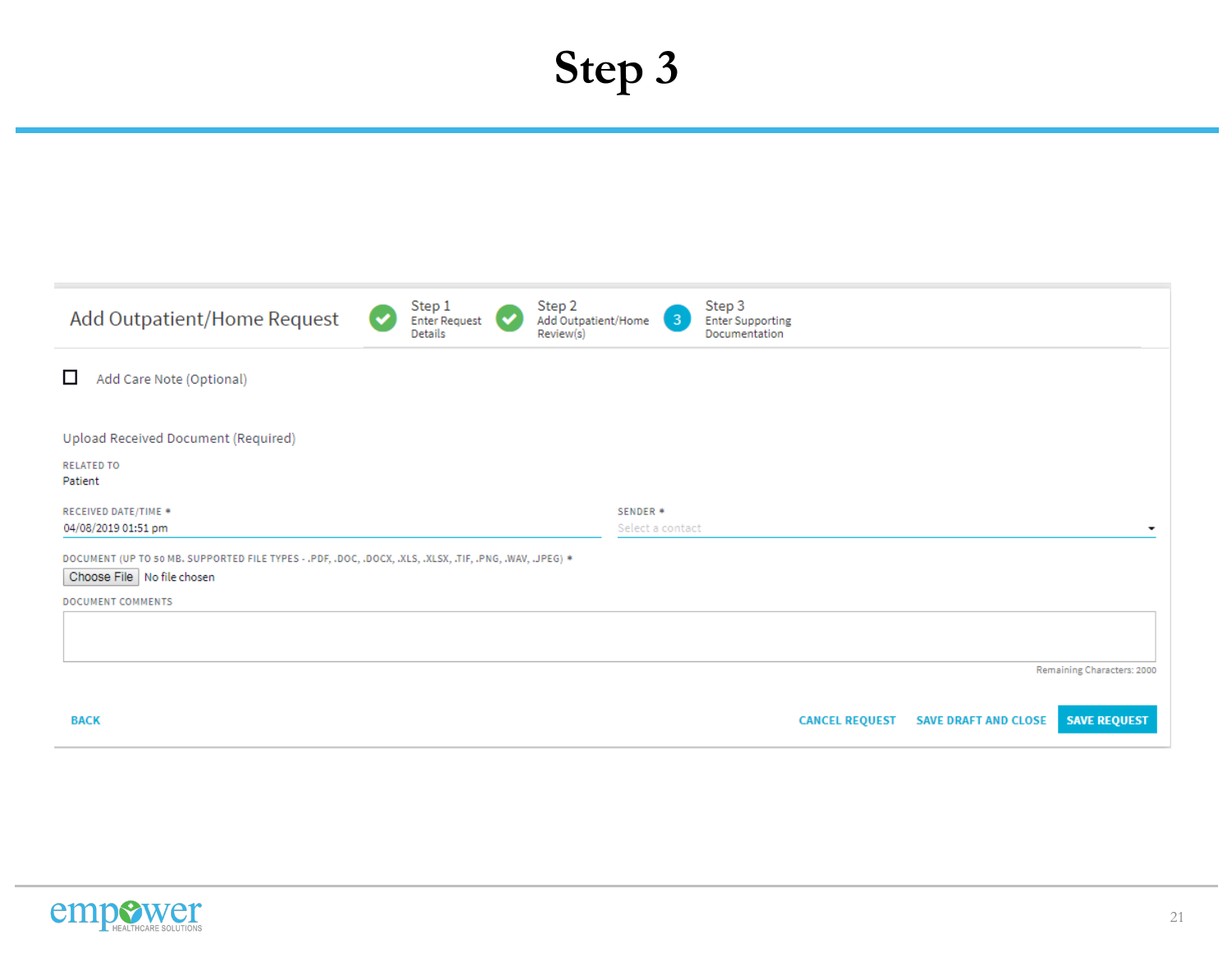#### **How to Submit Requests**

The UM department is committed to assuring prompt, efficient delivery of healthcare services and to monitor quality of care provided to Empower members. Prior Authorizations may be requested:

Online: [www.getempowerhealth.com](http://www.getempowerhealth.com/) or [www.myidentifi.com](http://www.myidentifi.com/)

Fax: (800) 886-6839 Behavioral Health/DD/HCBS Services **(800) 878-8264 Medical Services**  *\*Needed Fax forms available on above website*

Phone: (855) 429-1028

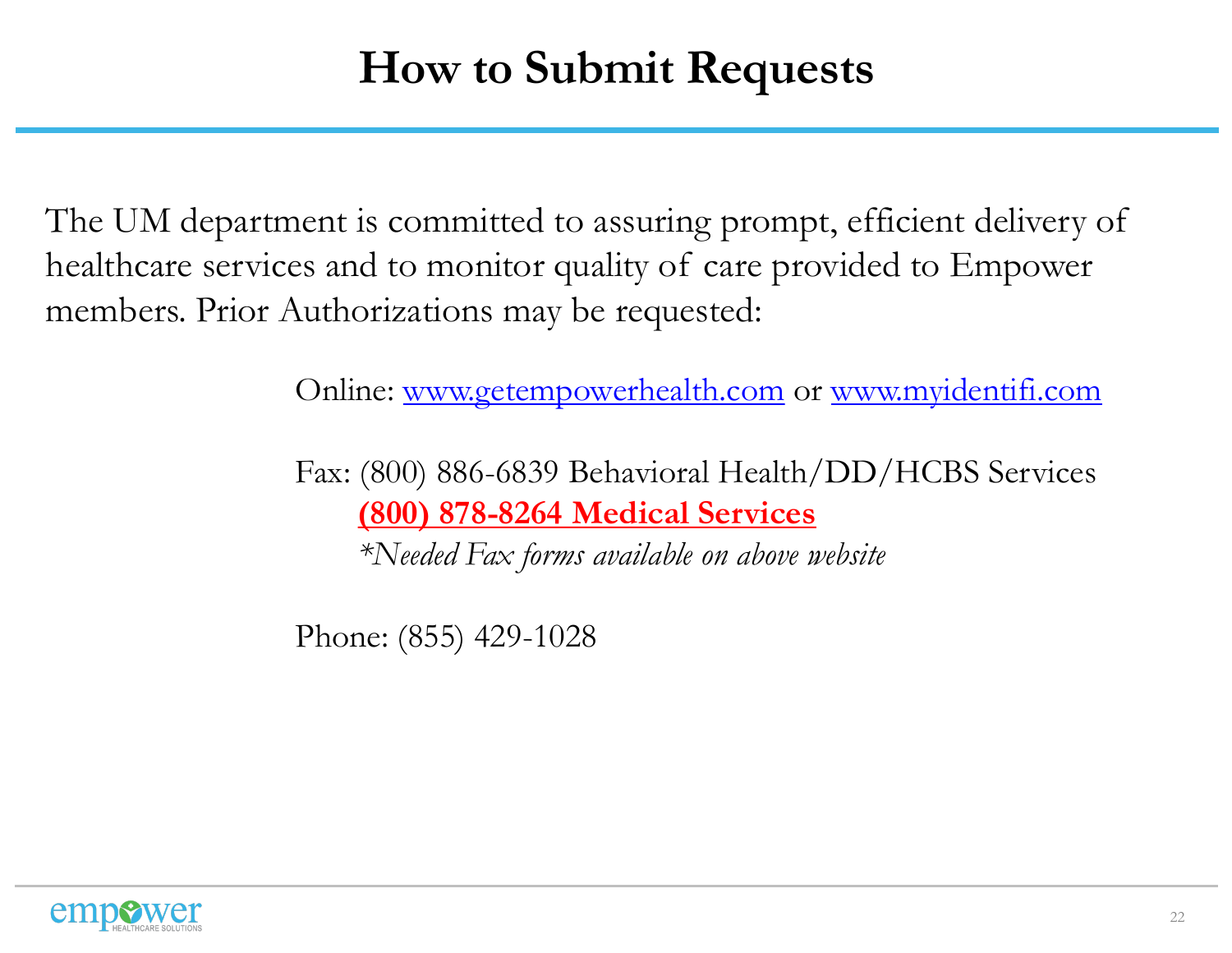# **Person-Centered Service Plans**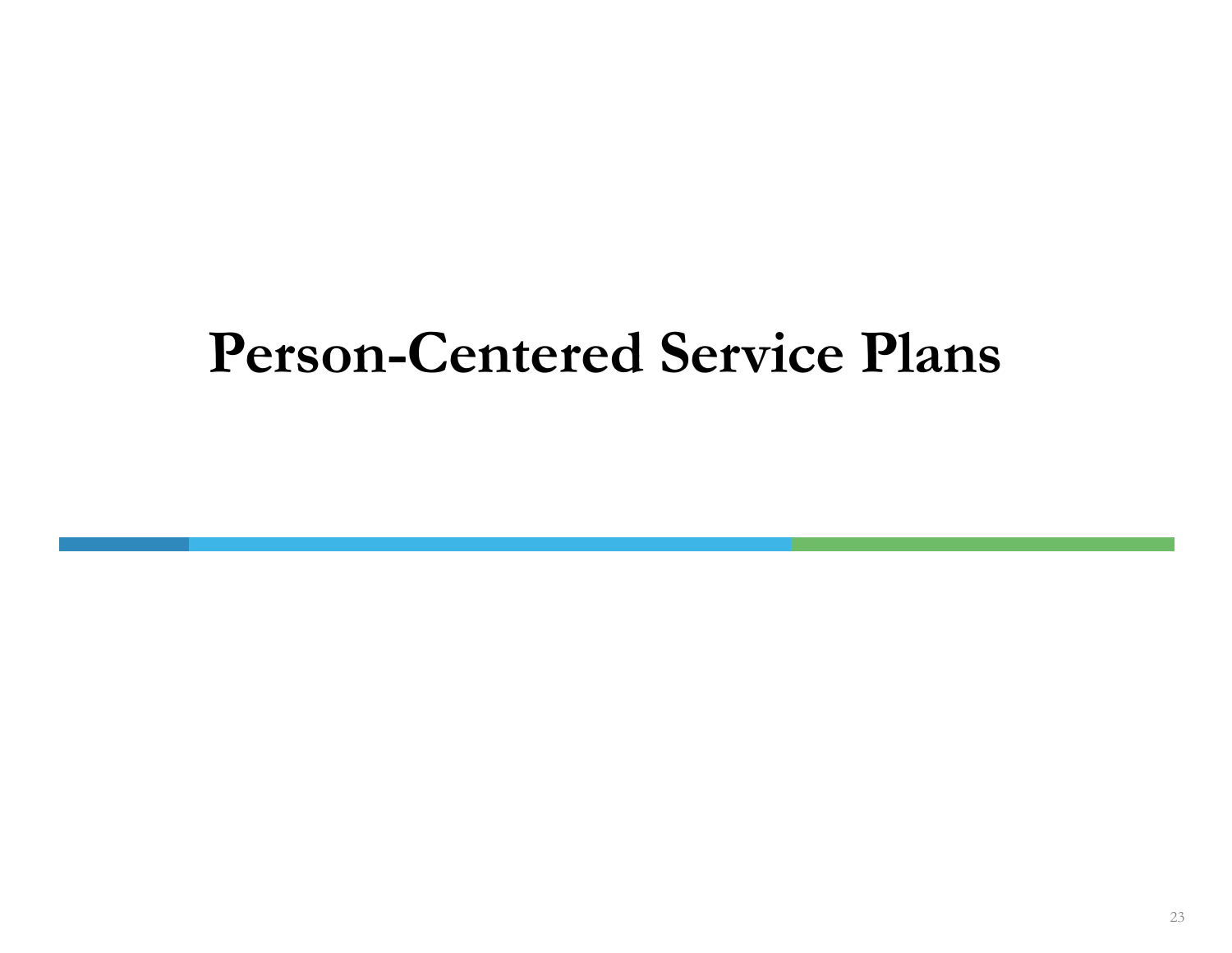#### **Addition of New Services to a Person Centered Service Plan (PCSP)**



\*This process flow is subject to change

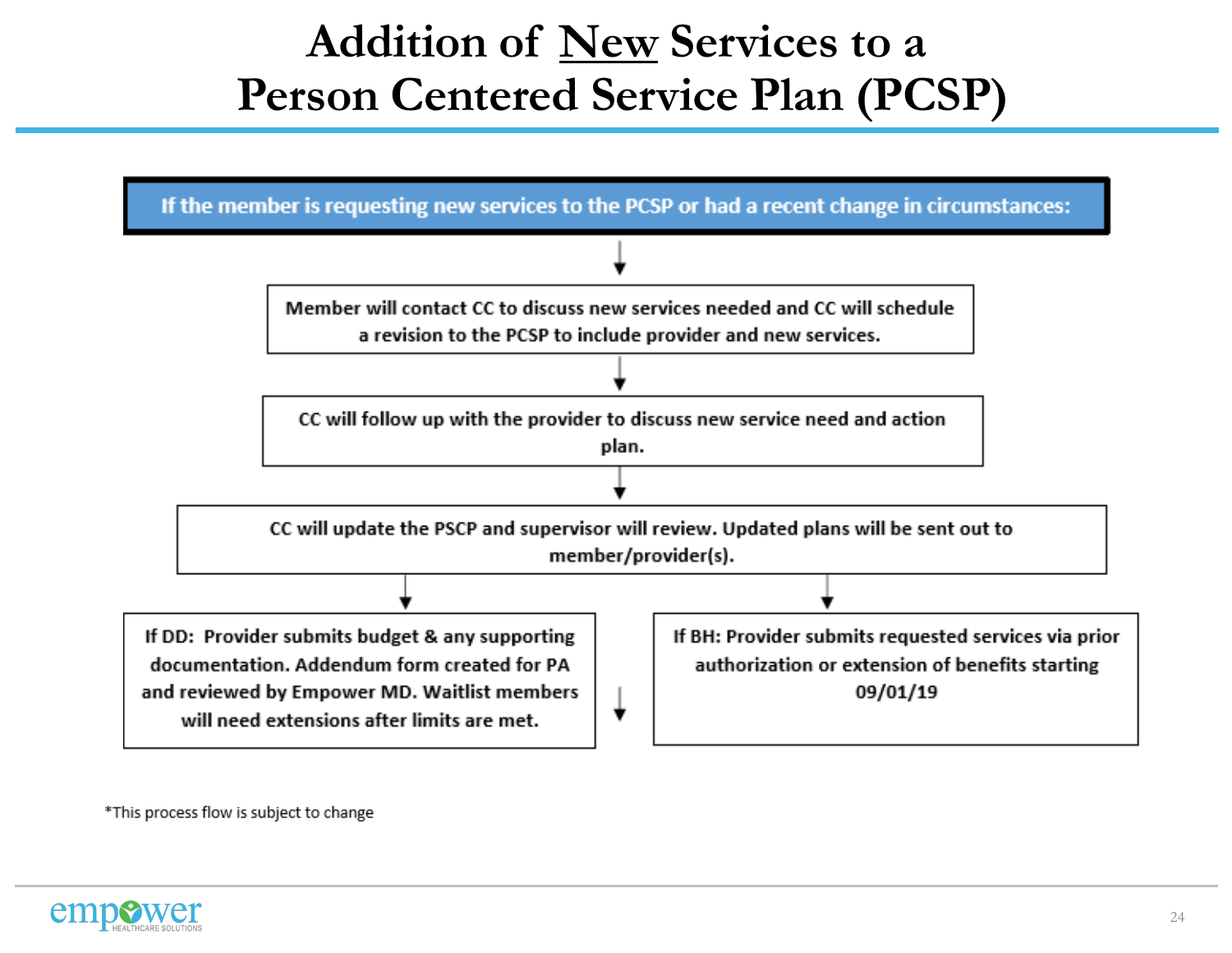#### **Addition of New Services to a Person Centered Service Plan (PCSP)**



\*This process flow is subject to change

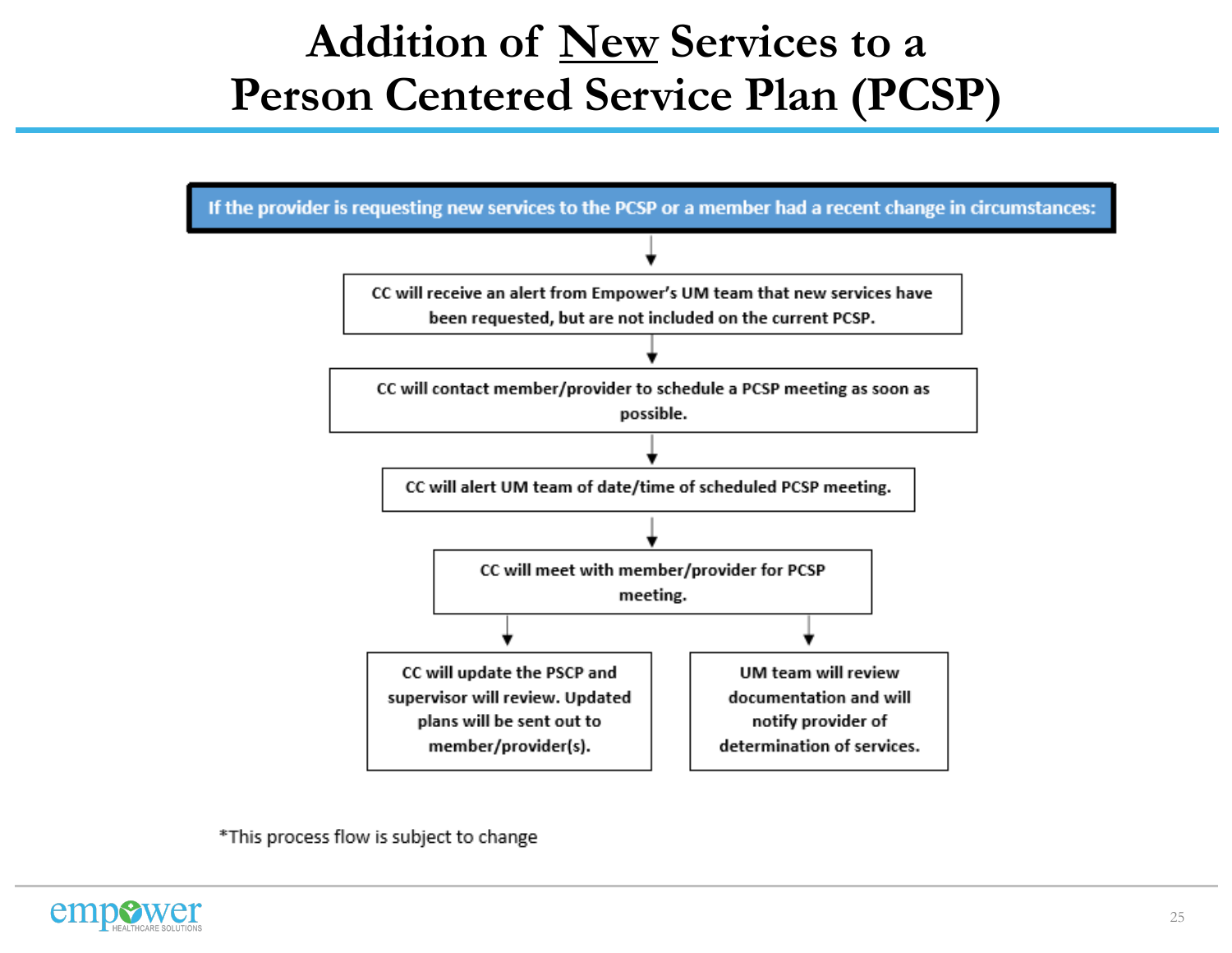#### **Change of Provider for Person Centered Service Plans (PCSPs)**



\*This process flow is subject to change

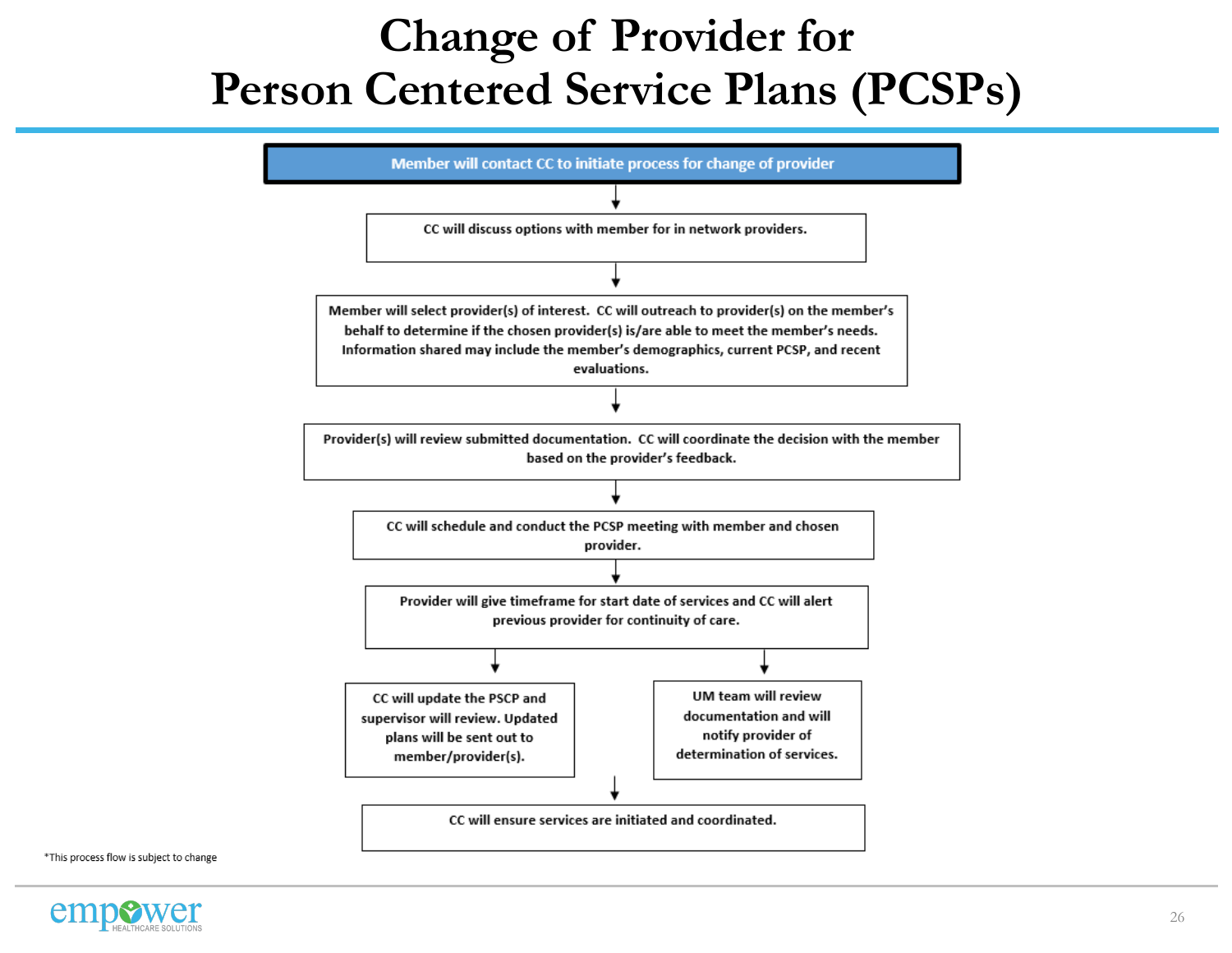#### **Change in Provider Form**



#### **CHANGE IN PROVIDER**

| Member Name (print)                     |
|-----------------------------------------|
| Member Medicaid/ID number               |
| Member/Guardian name (print)            |
| I choose to change my primary provider: |
| FROM:                                   |
| (Name of current primary provider)      |

I have received a list of providers who can render necessary services for myself/member in or near my chosen area and have freely made a decision to change providers.

|                            | Date: |  |
|----------------------------|-------|--|
| Member/Guardian Signature) |       |  |

Date:  $\qquad \qquad$ 

Witness Signature

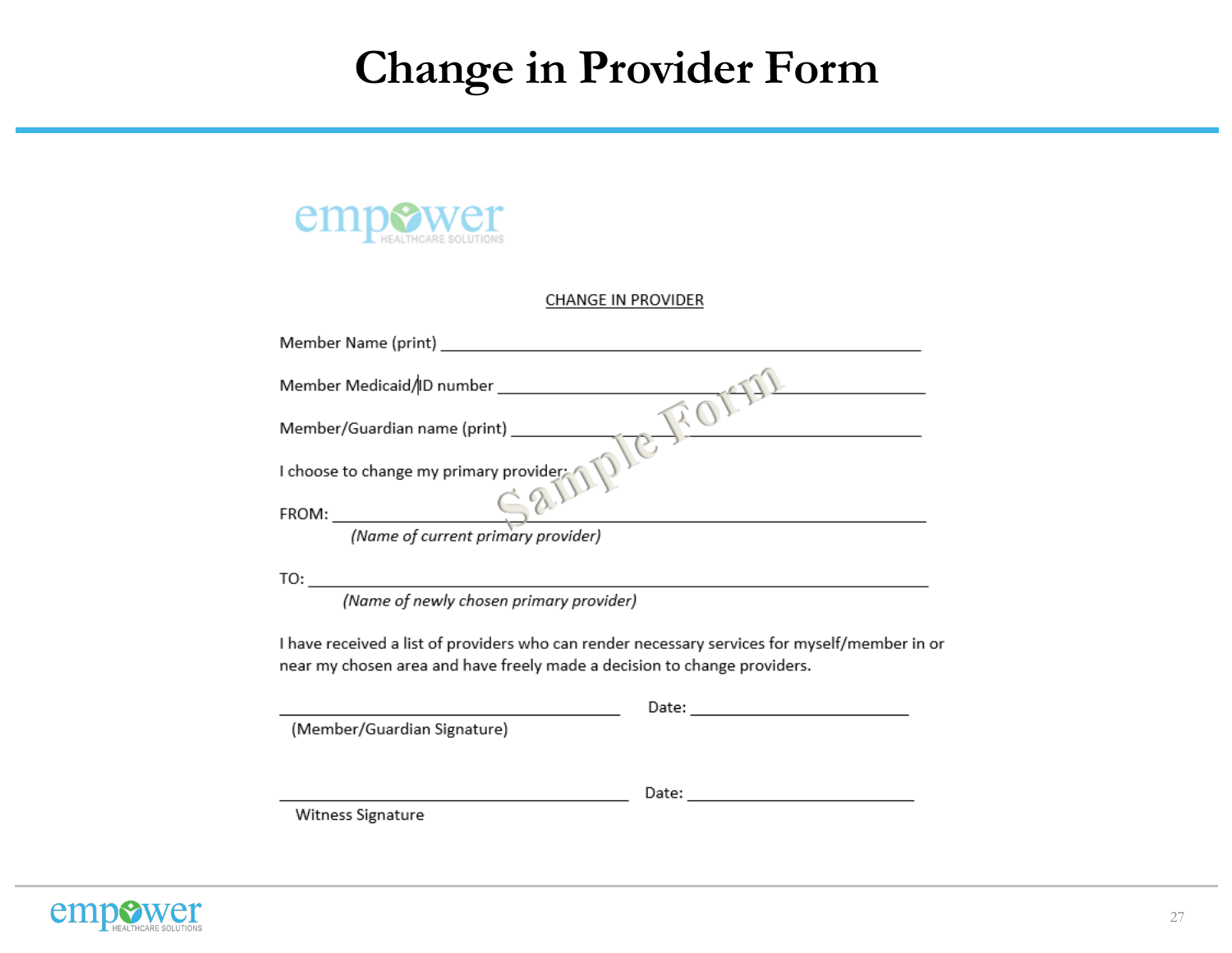# **Claims Submission**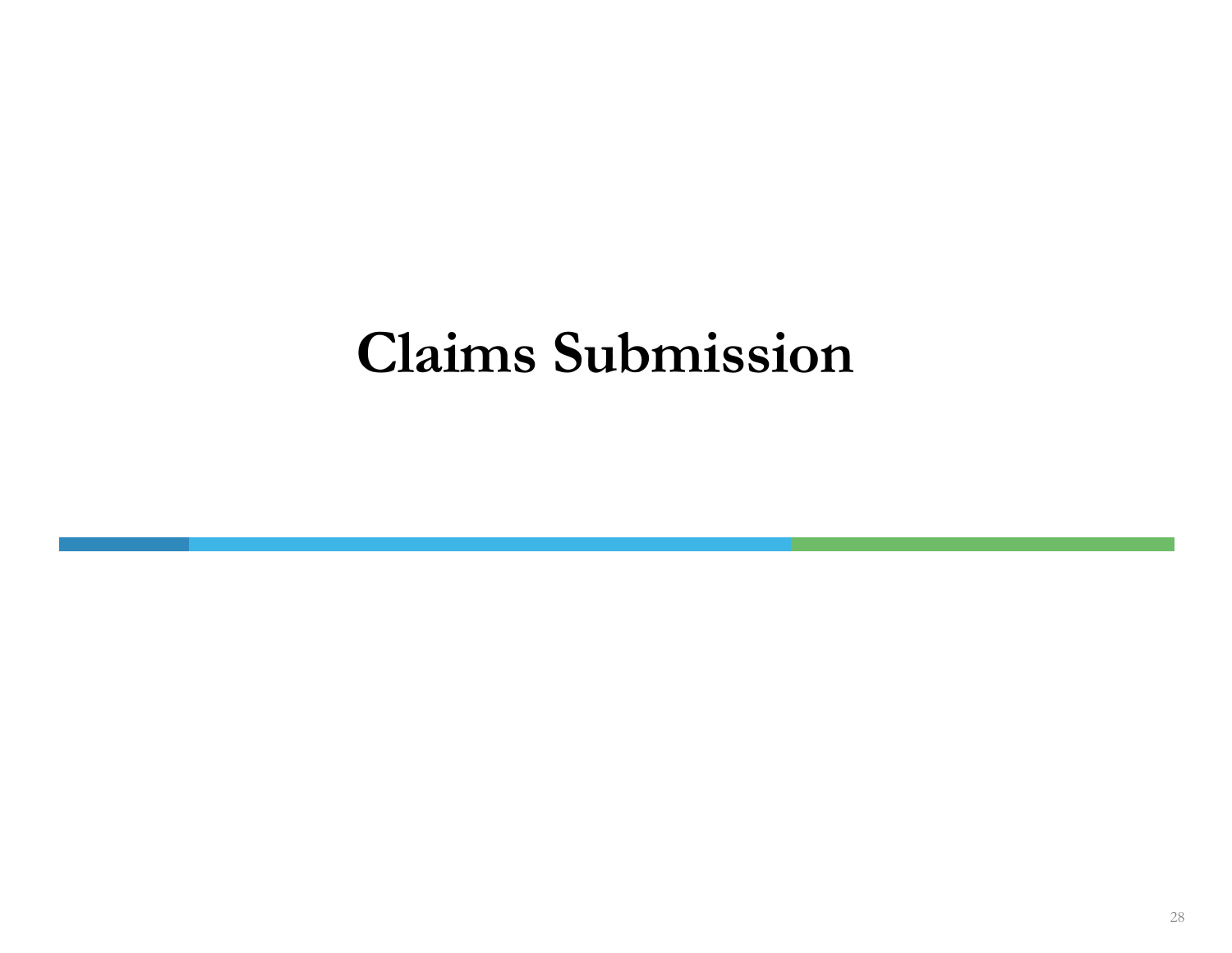#### **Claims Submission**

Submit all claims with the Member's Empower ID number

# **Timely Filing Requirements**

- Timely filing: 365 days from date of service
- Corrected claims/adjustment requests submitted within 90 days of Remittance Advice



#### **Accepted Methods**

- Electronic (EDI) Change Healthcare. Payer ID: 12956
- Paper Claim Forms: CMS-1500 or UB04
- Web Portal: Professional Claims Only



#### **EFT/ERA**

- InstaMed Please visit www.instamed.com/er aeft to register
- If you are currently enrolled with InstaMed, you will be able to add Empower to your InstaMed profile

#### **www.getempowerhealth.com**

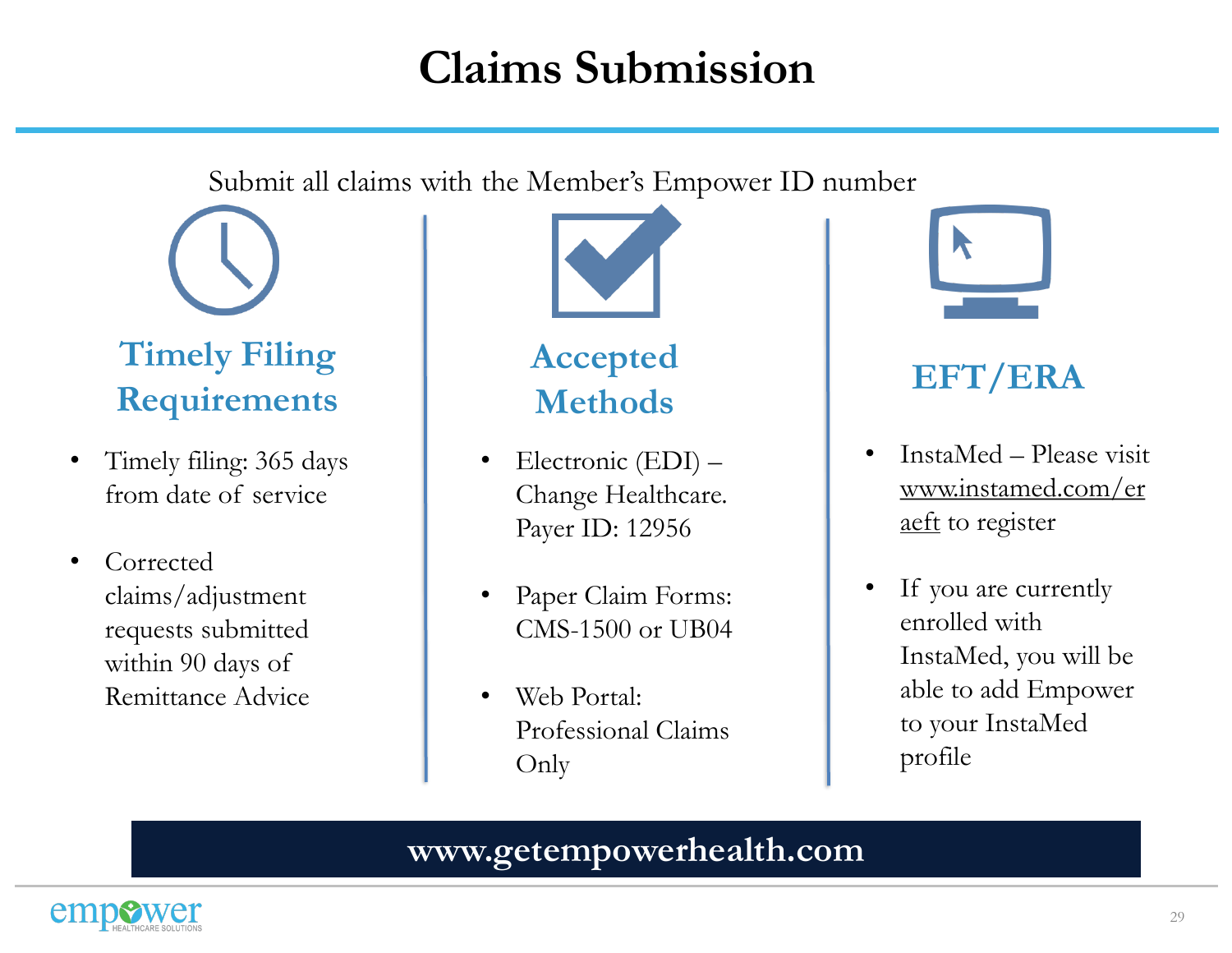## **Claim Form Requirements**

The following information submitted to Empower must match the state Active Provider Files:

- Provider Name (as noted on current W-9 form)
- National Provider Identifier (NPI) does not apply to atypical providers
- Medicaid Identification Number does apply to atypical providers
- Tax Identification Number (TIN)
- Taxonomy Code
- Physical Location Address
- Billing Name and Address (as noted on current W-9 form)

#### **This information also needs to be current with Arkansas Medicaid.**

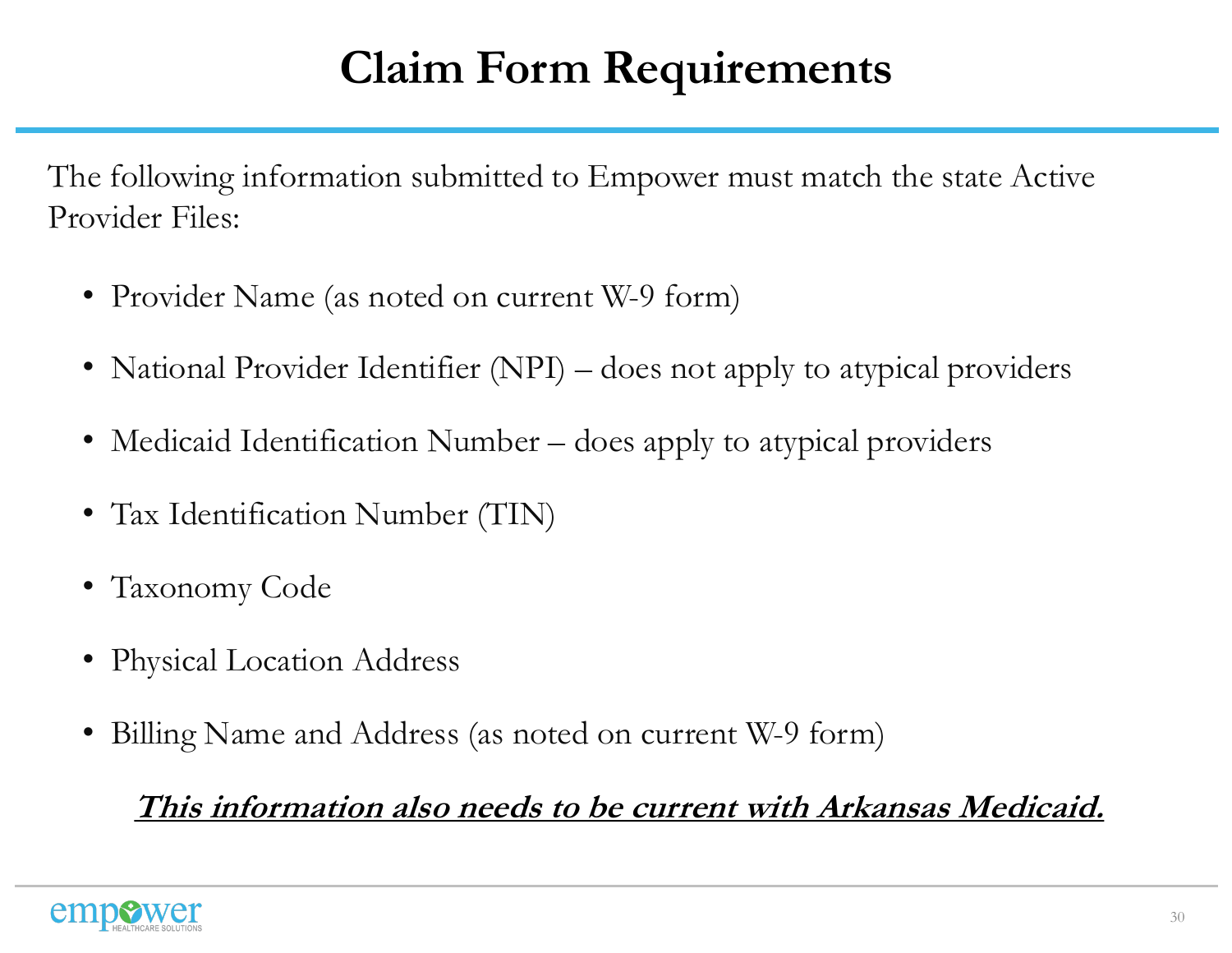#### **Paper Claim Submission Process**

- Providers without electronic billing capability may submit paper claims using the appropriate National Standard Claim Forms
- Claims for professional services and durable medical equipment should be submitted on a CMS-1500 (formerly HCFA 1500) form and claims for hospital based inpatient and outpatient services on a UB-04 (CMS 1450) form
- All paper claims should be mailed to:

**Empower Healthcare Solutions LLC PO Box 211446 Eagan, MN 55121**

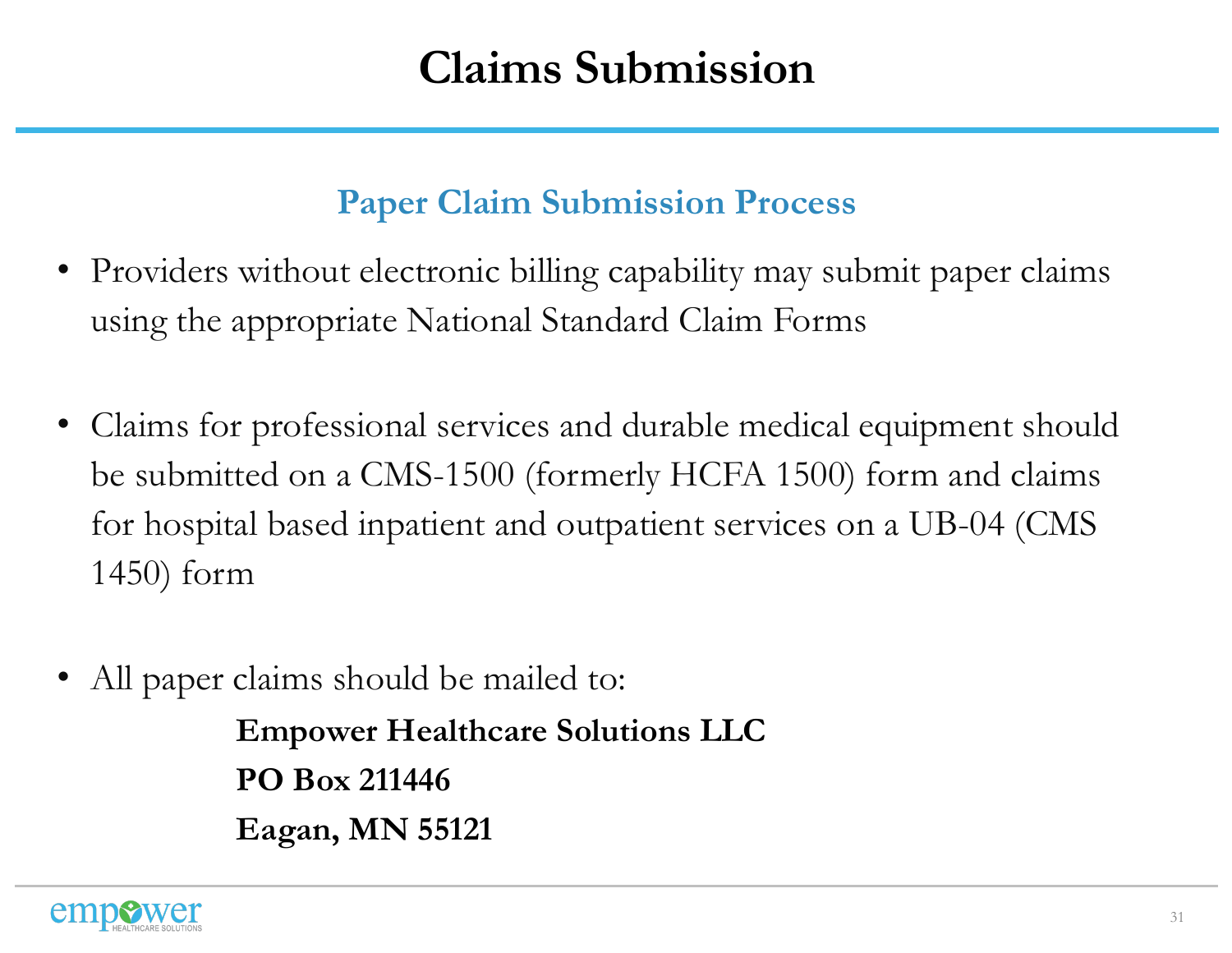# **Third Party Liability**

- Any additional insurance, in addition to Medicaid, the member may have must be reported on the claim
- If this claim is being covered by an Auto-Insurance claim this must be reported on the claim
- A list of non-covered Medicare codes has been approved by DHS that will bypass having to be submitted to Medicare first
- Medicaid is always payer of last resort with the exception of:
	- Pregnancy related claims
	- EPSDT services to include VFC
	- Services covered by TPL that are derived from an absent parent whose obligation to pay support is being enforced by Child Support Enforcement

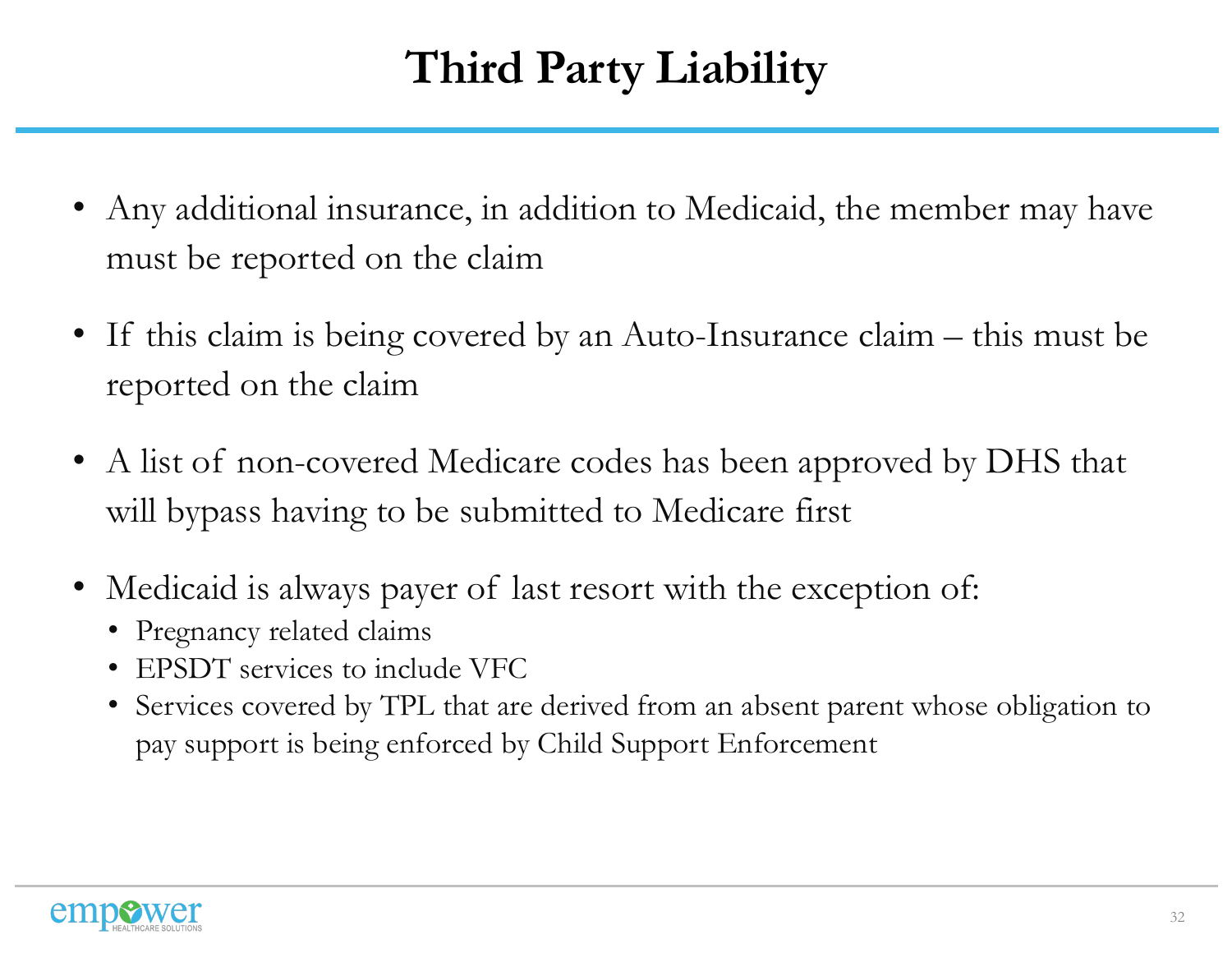#### **Medicare and Commercial insurance**

#### **Medicare Crossover**

- Empower is working on establishing a data transfer with CMS Providers will only bill Medicare. CMS will then send Empower a file with claims information to complete the Medicaid billing portion of the claim.
- **Medicare Advantage plans** will have to be billed first, then submitted to Empower on the paper form with EOPs attached OR submitted through the Provider Portal with the EOP attached.

#### **Commercial Insurance**

• Medicaid is the payer of last resort. The Commercial insurance will have to be billed first, then submitted to Empower on the paper form with EOPs attached OR submitted through the Provider Portal with the EOP attached.

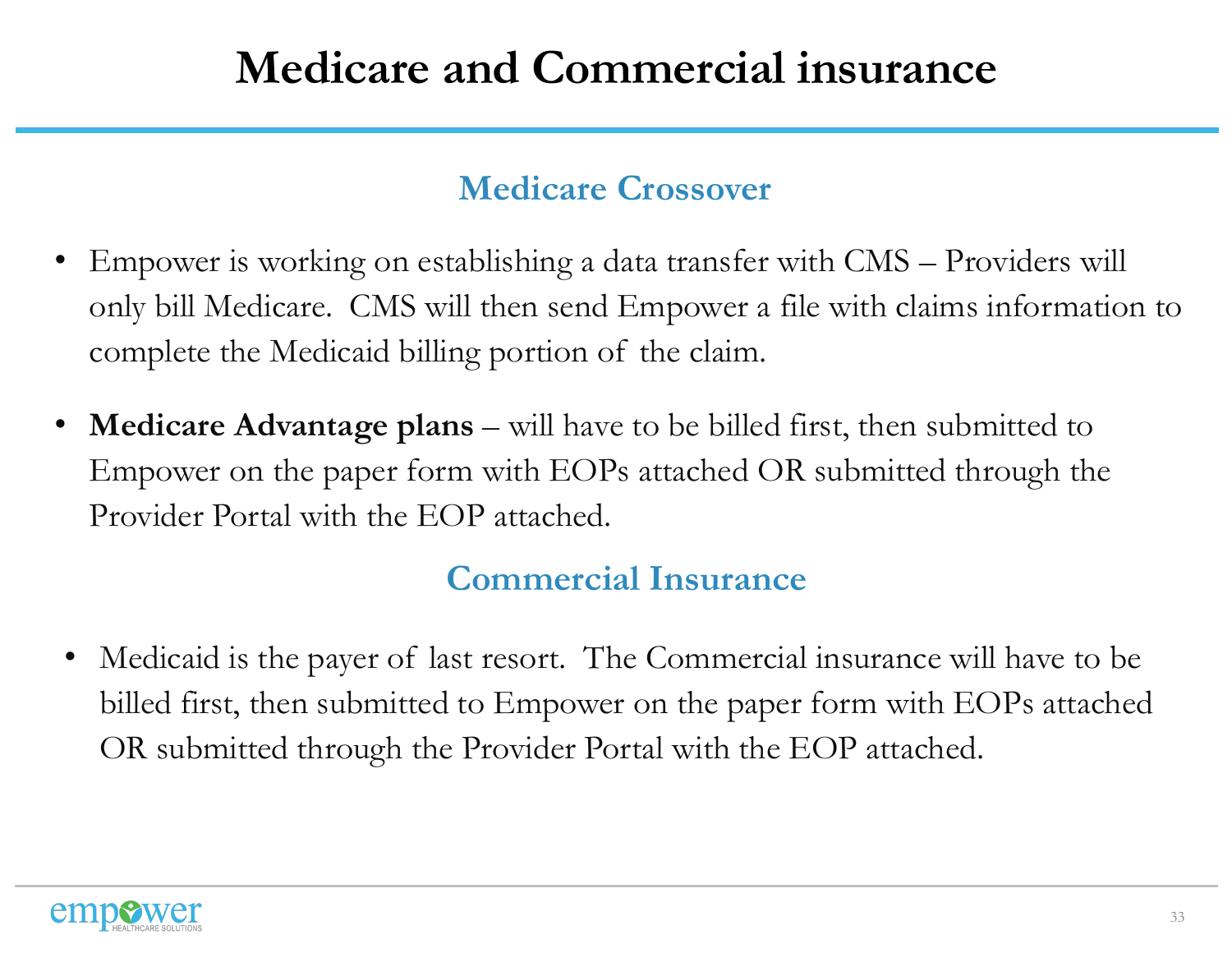#### **Provider Portal Choices**

| Home          | Claims $\blacktriangleright$ | Patient $\blacktriangleright$    |                | Tools & Resources $\blacktriangleright$ | <b>User Profile</b> | <b>Submit Authorization</b> |
|---------------|------------------------------|----------------------------------|----------------|-----------------------------------------|---------------------|-----------------------------|
|               | <b>Claim Status List</b>     | <b>Authorization List</b>        |                | <b>Provider List</b>                    |                     |                             |
|               | Submit HCFA Claim            | <b>Member Eligibility Search</b> |                | Document List                           |                     | Link to Identifi            |
| <b>Welcor</b> | <b>Provider Preferences</b>  |                                  |                | <b>Procedure List</b>                   |                     |                             |
| Welcome t     | Remittance Advice Search     |                                  | Diagnosis List |                                         |                     |                             |
|               |                              |                                  |                | <b>View FAQ</b>                         |                     |                             |

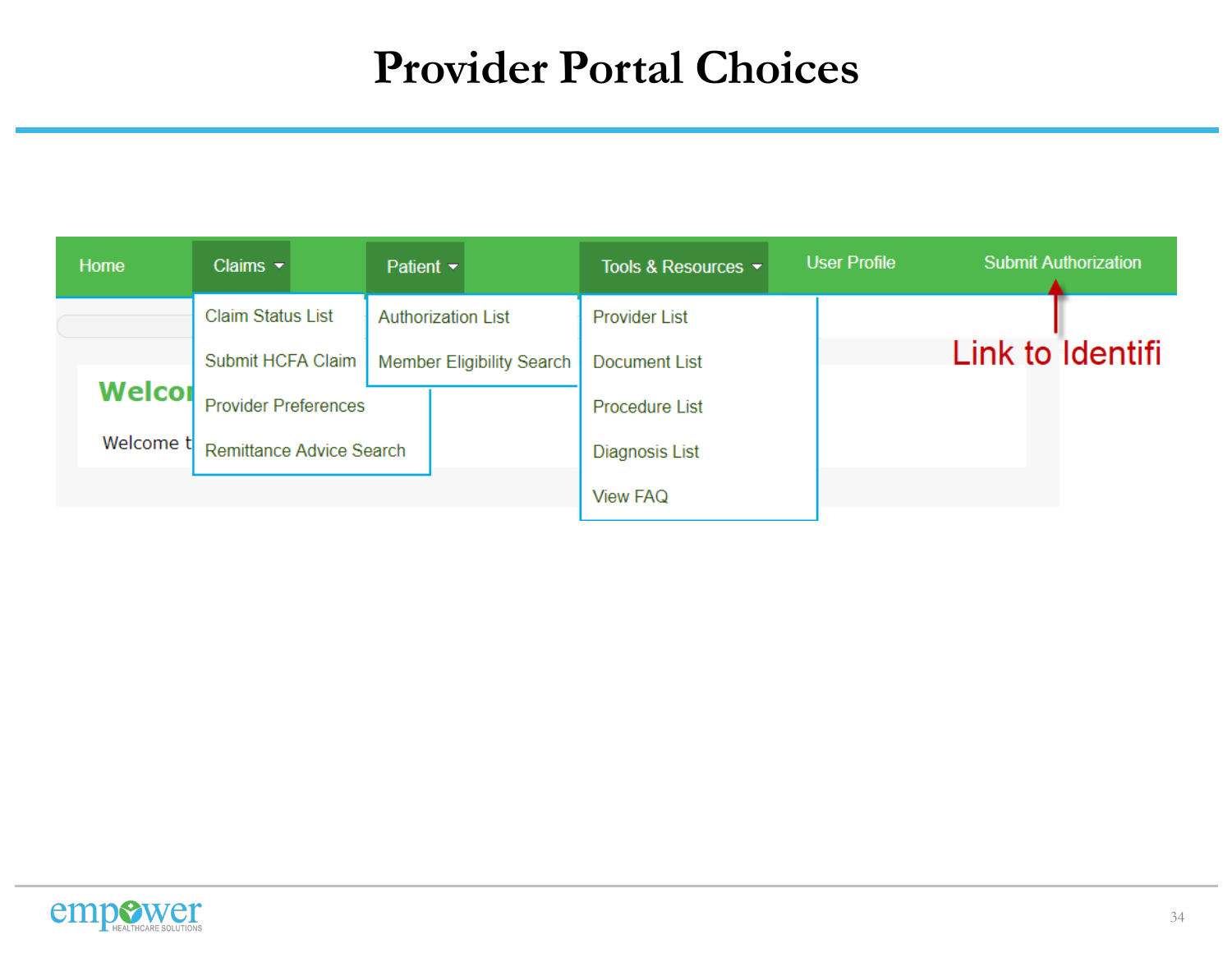#### **Submitting a Claim Functionality**

| <b>Submit HCFA Claim</b><br>Enter required patient information<br>*Required Fields                                                                         |                                                                                                                                                                                                                                |                                            |  |  |  |  |  |
|------------------------------------------------------------------------------------------------------------------------------------------------------------|--------------------------------------------------------------------------------------------------------------------------------------------------------------------------------------------------------------------------------|--------------------------------------------|--|--|--|--|--|
| <b>Member Information</b>                                                                                                                                  | <b>Provider Information</b>                                                                                                                                                                                                    |                                            |  |  |  |  |  |
| Patient Id Code*<br>Patient Last Name*<br>Patient First Name*<br>Patient DOB*<br>$\overline{\bullet}$<br>Search Clear                                      | Billing Provider Name*<br>$\mathbf{v}$ (<br>Location* $\boxed{\mathbf{v}}$ (<br>Other Identifier* $\boxed{\mathbf{v}}$<br>Treating Same As Billing<br>Treating Provider Name*<br>▼<br>Location* $\boxed{\mathbf{v}}$           | Select required<br>provider<br>information |  |  |  |  |  |
| Diagnosis Codes - Enter up to 12 from either ICD9 or ICD10 code set                                                                                        |                                                                                                                                                                                                                                |                                            |  |  |  |  |  |
| Code Set List (ICD10 V<br>$\mathcal{R}$<br>Diagnosis Code 2<br>Diagnosis Code 1*                                                                           | 28<br>Diagnosis Code 3<br>Diagnosis Code 4                                                                                                                                                                                     | 28<br>Add                                  |  |  |  |  |  |
| <b>Claim Information</b><br>Complete all required claim information<br>Claim type* Professional<br>$\overline{\mathbf{v}}$                                 |                                                                                                                                                                                                                                |                                            |  |  |  |  |  |
| <b>Service Line(s)</b>                                                                                                                                     |                                                                                                                                                                                                                                |                                            |  |  |  |  |  |
| Facility Type Code*<br>From Service Date* To Service Date*<br>Procedure*                                                                                   | Procedure Modifiers Diagnosis Pointers*<br>NDC's<br>Quantity*                                                                                                                                                                  | Charge Amt*                                |  |  |  |  |  |
| $\overline{\phantom{a}}$<br><br>Office<br>▼                                                                                                                | Q<br>o<br>Q<br>$A \times (2) \times (2) \times (2) \times (2)$<br>$\sqrt{2}$<br>$\vert$ 1                                                                                                                                      | Add Delete                                 |  |  |  |  |  |
|                                                                                                                                                            |                                                                                                                                                                                                                                |                                            |  |  |  |  |  |
| Other Claim Information - Click on a checkbox to expand a section for entry                                                                                |                                                                                                                                                                                                                                |                                            |  |  |  |  |  |
| <b>Example 1</b> Enter Patient Related Causes<br><b>Enter Other Coverage</b><br><b>Enter Referring Provider</b><br>Outside Lab<br>■ Enter File Attachments | <b>Enter Illness/Injury/Pregnancy/Ability to Work</b><br><b>E Hospitalization Dates Related to Current Services</b><br><b>Enter Unable to Work in Current Occupation Dates</b><br><b>Example 1 Enter Medicaid Resubmission</b> |                                            |  |  |  |  |  |
| Submit                                                                                                                                                     | Cancel                                                                                                                                                                                                                         |                                            |  |  |  |  |  |
|                                                                                                                                                            |                                                                                                                                                                                                                                |                                            |  |  |  |  |  |

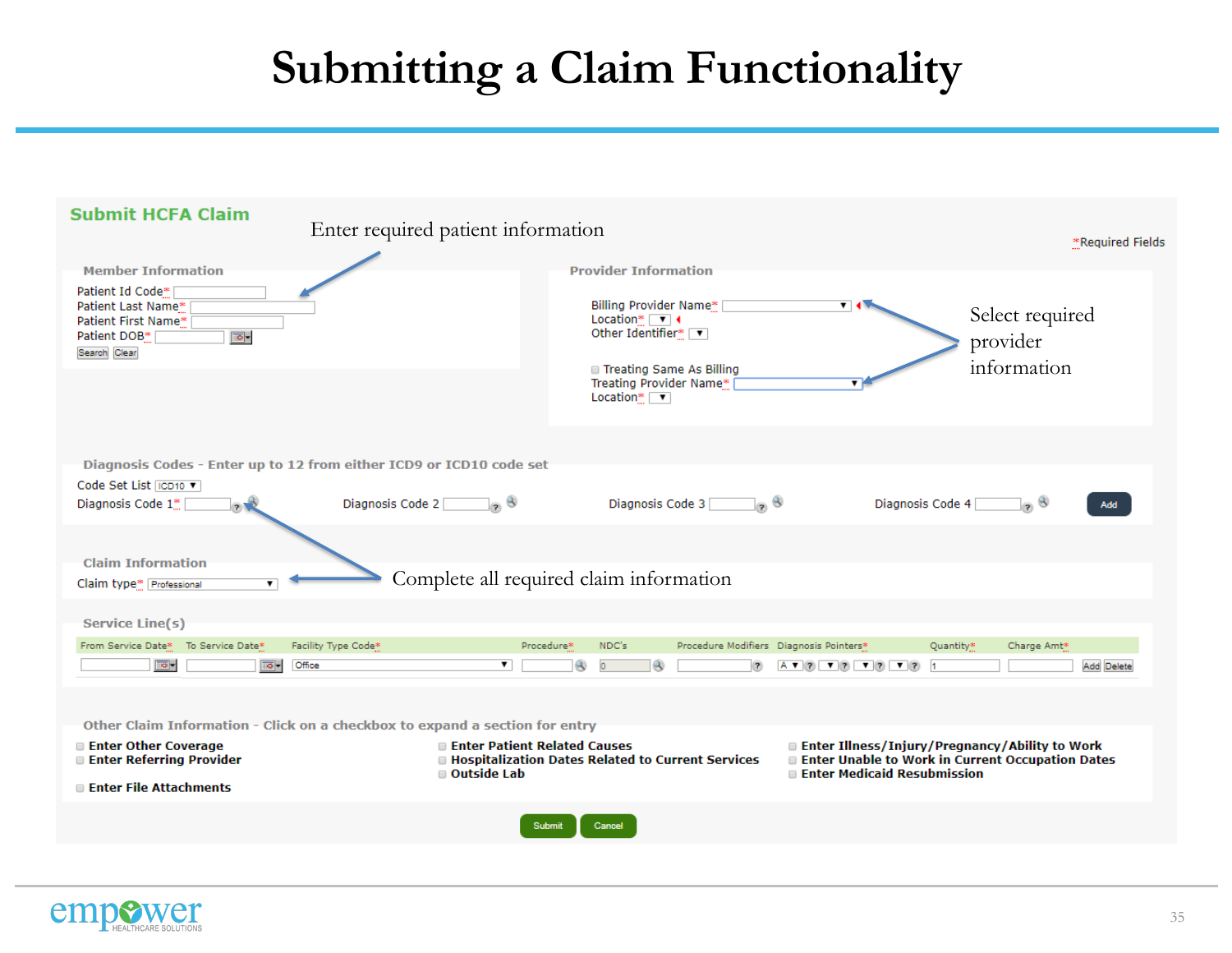#### **Search Claim Functionality**

#### **Claim Status List**

View EOB 2018058T1601900 Professional

View EOB 2018023T1043400 Professional

This page displays a list of claims submitted for a specific patient/subscriber according to the search criteria. Click on the Claim Number to access claim detail information. If available, click on the View EOB link to view benefit information for a claim. Click on the member name to view member detail information. Click on the provider name to view provider detail information.



**PROVIDER, TEST** 

**PROVIDER, TEST** 

02/20/2018

01/18/2018

1234567891

1234567891

Search claims by:

• **member information**  (name OR Member's Empower ID Number)

or

\$49.00

\$49.49

\$.00

 $$.00$ 

\$49.00

\$110.00

Finalized/Payment ?

Finalized/Payment ?

• **claim information**  (status, type, service date or received date)

Then click "Search"

\*\*Select download file to export search result status to computer



E1234567891

E1234567891

**TEST** 

**MEMBER** 

**TEST** 

**MEMBER**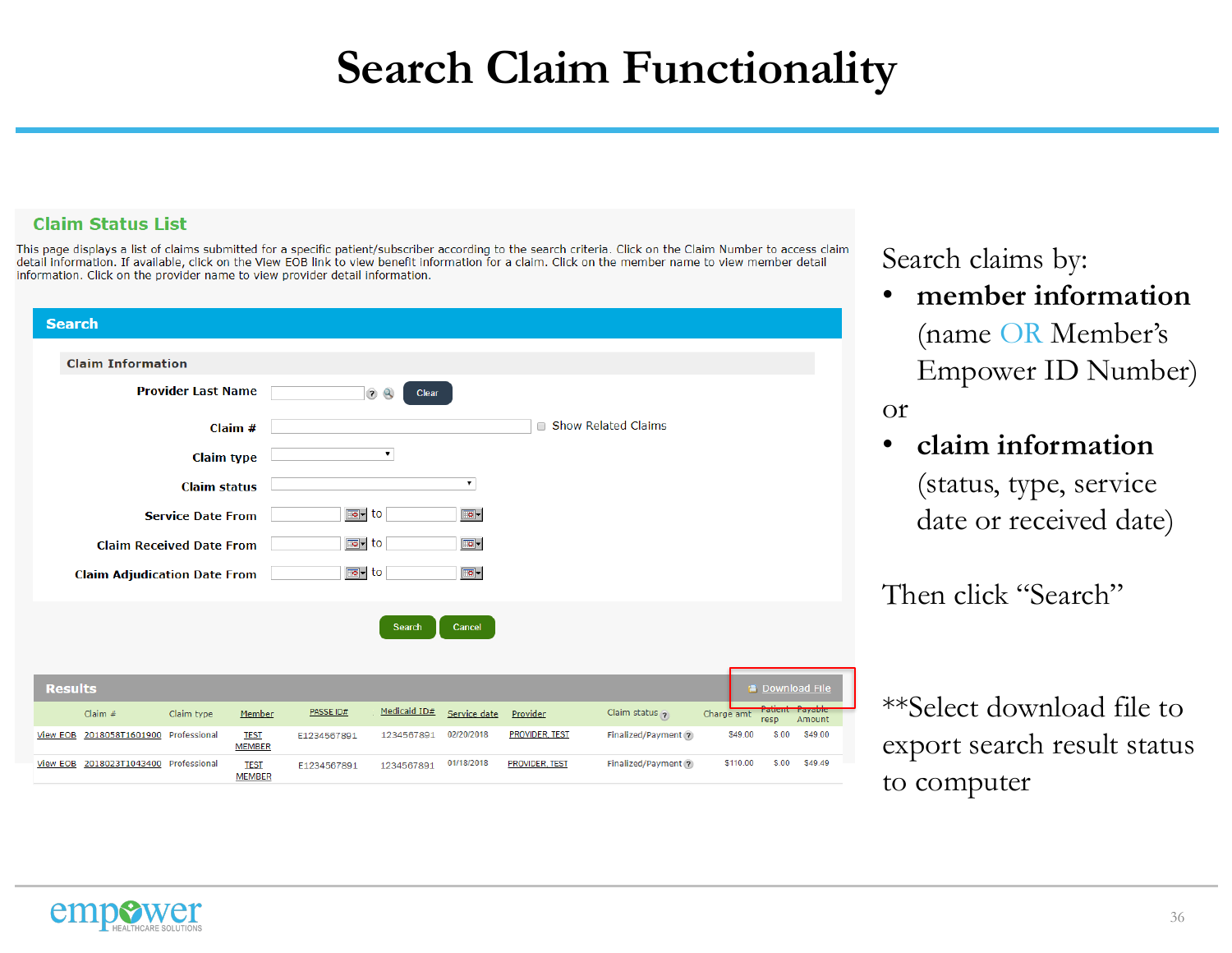# **Provider Tools and Resources**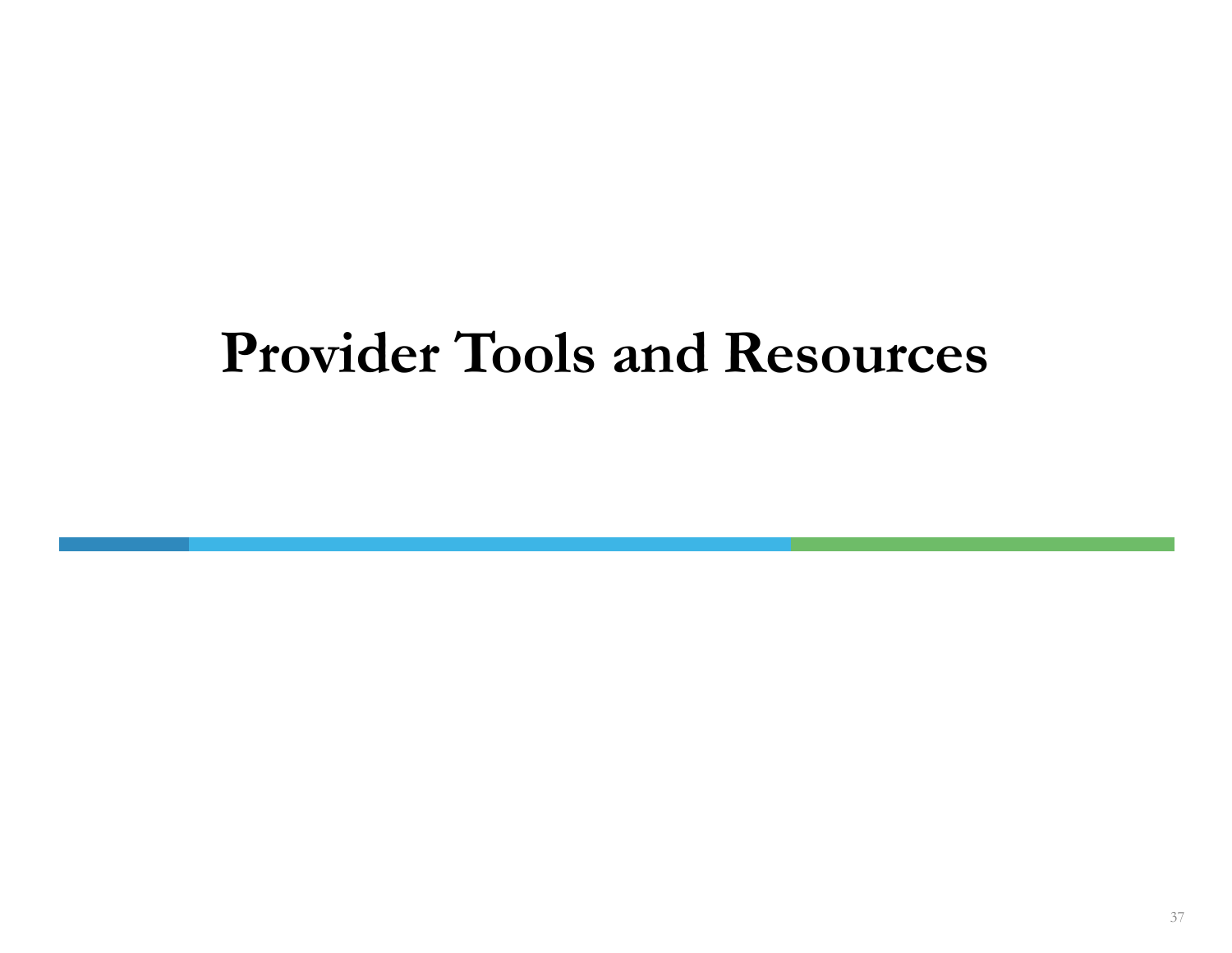#### **Provider Resources**

- Providers can access reference materials and tools at the Empower website: [www.getempowerhealth.com](http://www.getempowerhealth.com/). Available resources include:
	- Provider Manual
	- Clinical Guidelines
	- Provider Training
	- Provider Alerts
	- Resource guides for claims, authorizations, EFT, and how to contact us
- Providers who register for the web portal will have access to eligibility, requesting authorizations, filing claims, and checking claim status.
- Provider Relations Managers are also available to provide additional assistance or training.

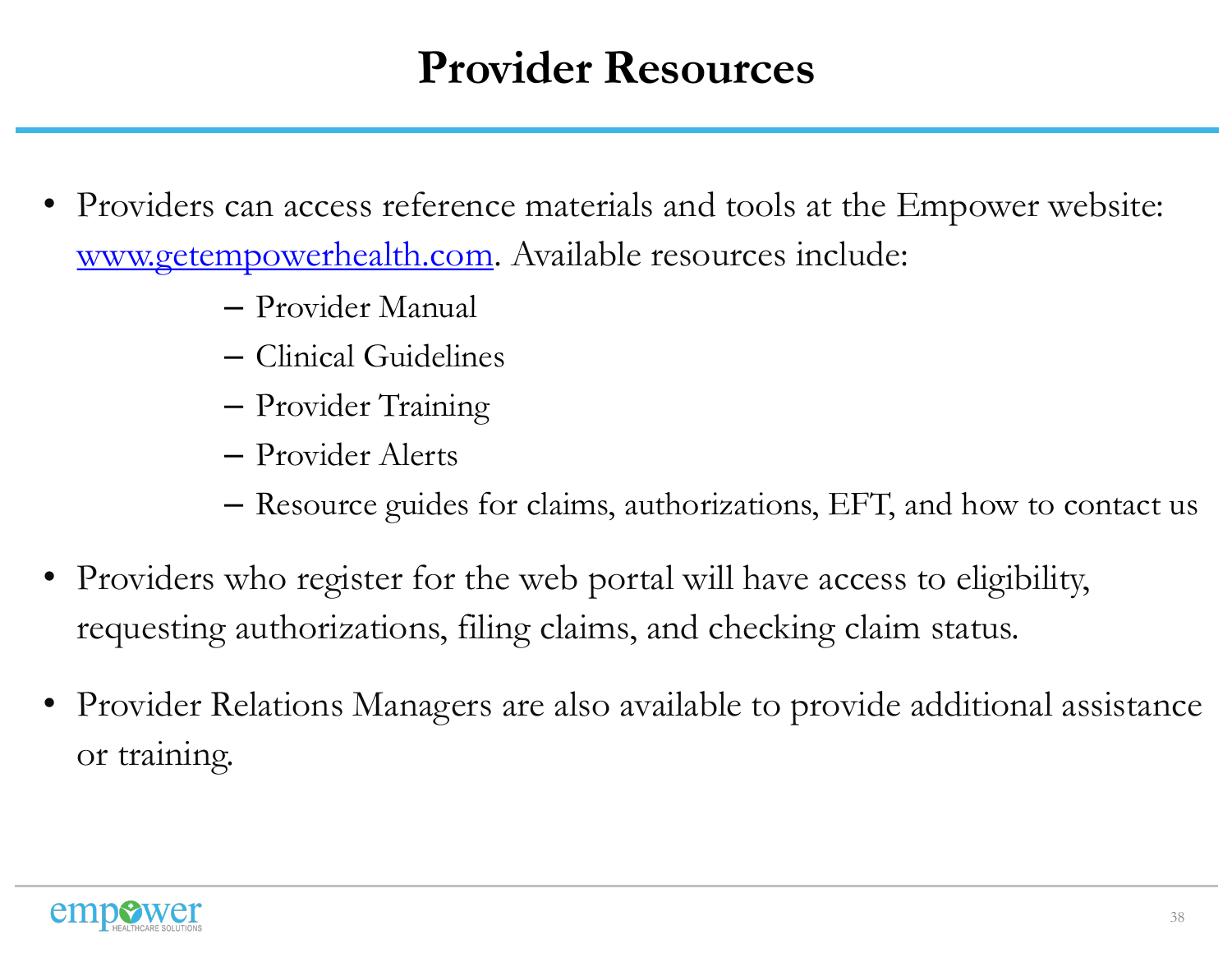## **Empower Key Contact Information**

| Care Coordination<br>Claims<br><b>Clinical Appeals</b><br>Complaints/Grievances<br>Credentialing & Contracting<br>Member Customer Service<br>Member Benefits, Eligibility, and<br>Authorizations | $(866)$ 261-1286   TTY 711<br>getempowerhealth.com |
|--------------------------------------------------------------------------------------------------------------------------------------------------------------------------------------------------|----------------------------------------------------|
| <b>Provider Services</b>                                                                                                                                                                         | $(855)$ 429-1028                                   |
| Fraud, Waste, Abuse (Ethix360)                                                                                                                                                                   | $(844)$ 478-0329<br>empower.ethix360.com           |
| <b>Pharmacy Help Desk</b><br>(Pharmacies Only)                                                                                                                                                   | $(800)$ 364-6331                                   |

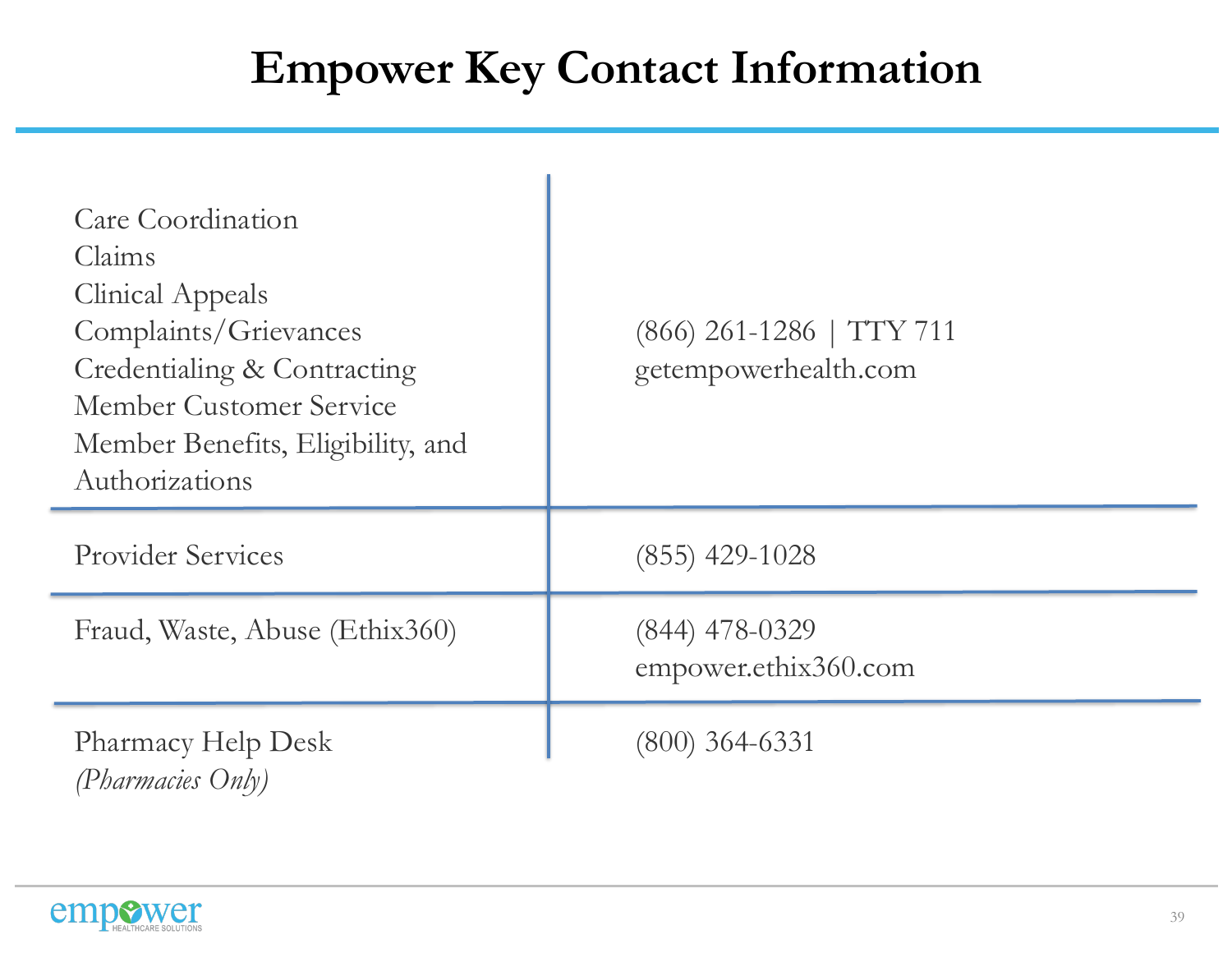• **Care Coordination** 

[Carecoordination@empowerhcs.com](mailto:Carecoordination@empowerhcs.com)

• **Complaints and Grievances** 

[ComplaintsandGrievance@empowerhcs.com](mailto:ComplaintsandGrievance@empowerhcs.com)

• **Contracting** 

[Empower.Networking@empowerhcs.com](mailto:Empower.Networking@empowerhcs.com)

• **Incident Reporting** 

[Incident.Reporting@empowerhcs.com](mailto:incident.reporting@empowerhcs.com)

• **Provider Relations**

[EmpowerhealthcaresolutionsPR@empowerhcs.com](mailto:EmpowerhealthcaresolutionsPR@empowerhcs.com)

• **Utilization Management**

[UtilizationManagement@empowerhcs.com](mailto:UtilizationManagement@empowerhcs.com)